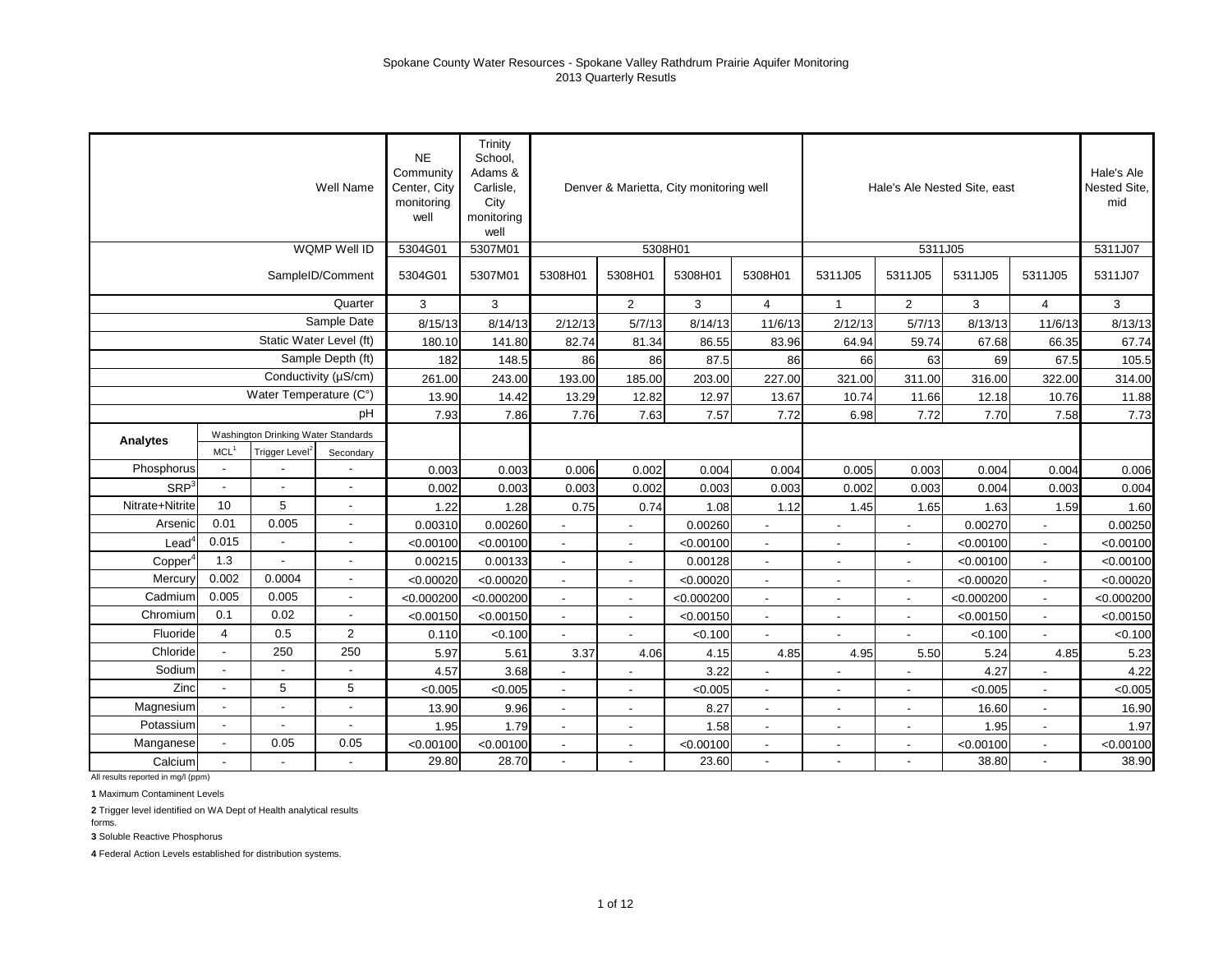|                  |                          |                                     | Well Name                |                |                          |                          | monitoring well at SCC   |            |                |                |                          | <b>Felts Field City</b><br>monitoring well |            |                |                          | Olive & Fiske monitoring well |                |
|------------------|--------------------------|-------------------------------------|--------------------------|----------------|--------------------------|--------------------------|--------------------------|------------|----------------|----------------|--------------------------|--------------------------------------------|------------|----------------|--------------------------|-------------------------------|----------------|
|                  |                          |                                     | <b>WQMP Well ID</b>      |                |                          |                          | 5310Q01                  |            |                |                |                          | 5312C01                                    |            |                |                          | 5315L01                       |                |
|                  |                          |                                     | SampleID/Comment         | 5310Q01        | 5310Q01a                 | 5310Q01                  | 5310Q01a                 | 5310Q01    | 5310Q01a       |                | 5310Q01 5310Q01a         | 5312C01                                    | 5312C01    | 5315L01        | 5315L01                  | 5315L01                       | 5315L01        |
|                  |                          |                                     | Quarter                  | $\overline{1}$ | $\overline{1}$           | 2                        | 2                        | 3          | 3              | 4              | 4                        | $\overline{2}$                             | 3          | $\mathbf{1}$   | 2                        | 3                             | $\overline{4}$ |
|                  |                          |                                     | Sample Date              | 2/12/13        | 2/12/13                  | 5/8/13                   | 5/8/13                   | 8/14/13    | 8/14/13        | 11/6/13        | 11/6/13                  | 5/7/13                                     | 8/13/13    | 2/12/13        | 5/8/13                   | 8/14/13                       | 11/6/13        |
|                  |                          | Static Water Level (ft)             |                          | 37.06          | $\blacksquare$           | 32.32                    | $\blacksquare$           | 40.24      | $\sim$         | 38.15          | $\sim$                   | 56.57                                      | 63.03      | 66.78          | 62.75                    | 69.85                         | 68.19          |
|                  |                          |                                     | Sample Depth (ft)        | 41             | $\overline{a}$           | 41                       | $\overline{a}$           | 41         | $\overline{a}$ | 41             | $\sim$                   | 68                                         | 68         | 68             | 68                       | 71                            | 69.5           |
|                  |                          |                                     | Conductivity (µS/cm)     | 207.00         | $\blacksquare$           | 220.00                   | $\blacksquare$           | 199.00     | $\overline{a}$ | 199            | $\sim$                   | 180.00                                     | 172.00     | 252.00         | 236.00                   | 230.00                        | 236.00         |
|                  |                          | Water Temperature (C°)              |                          | 12.89          | $\overline{\phantom{a}}$ | 13.03                    | $\overline{\phantom{a}}$ | 13.82      | $\sim$         | 13.36          | $\overline{\phantom{a}}$ | 14.70                                      | 15.04      | 12.44          | 14.34                    | 14.53                         | 12.50          |
|                  |                          |                                     | pH                       | 8.02           | $\overline{\phantom{a}}$ | 8.07                     | $\overline{\phantom{a}}$ | 8.00       |                | 8.15           |                          | 8.04                                       | 8.08       | 7.94           | 7.99                     | 7.91                          | 8.03           |
| Analytes         |                          | Washington Drinking Water Standards |                          |                |                          |                          |                          |            |                |                |                          |                                            |            |                |                          |                               |                |
|                  | MCL <sup>1</sup>         | Trigger Level <sup>2</sup>          | Secondary                |                |                          |                          |                          |            |                |                |                          |                                            |            |                |                          |                               |                |
| Phosphorus       | $\overline{\phantom{a}}$ |                                     | $\overline{\phantom{a}}$ | 0.005          | 0.005                    | 0.003                    | 0.003                    | 0.003      | 0.003          | 0.004          | 0.003                    | $\sim$                                     | 0.019      | 0.005          | 0.004                    | 0.004                         | 0.005          |
| SRP <sup>3</sup> | $\overline{\phantom{a}}$ | $\blacksquare$                      | $\blacksquare$           | 0.002          | 0.002                    | 0.002                    | 0.002                    | 0.001      | < 0.001        | 0.003          | 0.002                    |                                            | 0.019      | 0.003          | 0.003                    | 0.004                         | 0.004          |
| Nitrate+Nitrite  | 10                       | 5                                   | $\blacksquare$           | 0.88           | 0.88                     | 1.21                     | 1.19                     | 0.96       | 0.94           | 0.92           | 0.90                     |                                            | 0.83       | 1.00           | 1.24                     | 1.18                          | 1.13           |
| Arsenic          | 0.01                     | 0.005                               | $\overline{\phantom{a}}$ |                | $\overline{\phantom{a}}$ | $\overline{\phantom{a}}$ | $\blacksquare$           | 0.00320    | 0.00330        |                |                          | 0.00710                                    | 0.00730    |                |                          | 0.00260                       |                |
| $4$              | 0.015                    | $\blacksquare$                      | $\blacksquare$           |                | $\overline{\phantom{a}}$ | $\overline{\phantom{a}}$ | $\blacksquare$           | < 0.00100  | < 0.00100      | $\blacksquare$ |                          | < 0.00100                                  | < 0.00100  | $\blacksquare$ |                          | < 0.00100                     |                |
| Copper           | 1.3                      | $\overline{a}$                      | $\overline{\phantom{a}}$ |                |                          |                          |                          | 0.00145    | < 0.00100      |                |                          | 0.00130                                    | < 0.00100  | $\blacksquare$ |                          | < 0.00100                     |                |
| Mercury          | 0.002                    | 0.0004                              | $\overline{\phantom{a}}$ |                |                          |                          |                          | < 0.00020  | < 0.00020      | $\blacksquare$ |                          | < 0.00020                                  | < 0.00020  |                |                          | < 0.00020                     |                |
| Cadmium          | 0.005                    | 0.005                               | $\blacksquare$           | $\blacksquare$ | $\blacksquare$           | $\blacksquare$           | $\overline{\phantom{a}}$ | < 0.000200 | < 0.000200     | $\sim$         | $\sim$                   | < 0.000200                                 | < 0.000200 | $\blacksquare$ | $\sim$                   | < 0.000200                    | $\sim$         |
| Chromium         | 0.1                      | 0.02                                | $\sim$                   |                | ٠                        | $\overline{\phantom{a}}$ | $\blacksquare$           | < 0.00150  | < 0.00150      | $\sim$         | $\sim$                   |                                            | < 0.00150  | $\blacksquare$ |                          | < 0.00150                     |                |
| Fluoride         | 4                        | 0.5                                 | $\overline{c}$           |                |                          |                          |                          | < 0.100    | < 0.100        |                |                          |                                            | < 0.100    |                |                          | < 0.100                       |                |
| Chloride         | $\mathbf{r}$             | 250                                 | 250                      | 3.58           | 3.60                     | 5.10                     | 5.20                     | 3.41       | 3.42           | 3.49           | 3.49                     | $\overline{a}$                             | 2.30       | 9.09           | 7.36                     | 5.73                          | 6.79           |
| Sodium           | $\blacksquare$           | $\sim$                              | $\overline{\phantom{a}}$ |                | ٠                        |                          |                          | 2.82       | 2.80           | $\sim$         |                          |                                            | 2.80       | $\overline{a}$ |                          | 14.40                         |                |
| Zinc             | $\blacksquare$           | 5                                   | 5                        |                |                          |                          |                          | < 0.005    | < 0.005        | $\overline{a}$ |                          | < 0.005                                    | < 0.005    |                |                          | < 0.005                       |                |
| Magnesium        |                          |                                     | $\overline{\phantom{a}}$ |                |                          |                          | $\blacksquare$           | 7.95       | 7.91           |                |                          |                                            | 6.60       |                |                          | 9.31                          |                |
| Potassium        | $\overline{\phantom{a}}$ | $\blacksquare$                      | $\overline{\phantom{a}}$ | $\blacksquare$ | $\blacksquare$           | $\overline{\phantom{a}}$ | $\blacksquare$           | 1.62       | 1.58           | $\blacksquare$ | $\sim$                   | $\overline{\phantom{a}}$                   | 1.27       | $\blacksquare$ | $\overline{\phantom{a}}$ | 1.71                          | $\sim$         |
| Manganese        |                          | 0.05                                | 0.05                     |                |                          | $\blacksquare$           | $\overline{\phantom{a}}$ | 0.00377    | 0.00514        | $\overline{a}$ |                          | $\overline{\phantom{a}}$                   | < 0.00100  |                |                          | < 0.00100                     |                |
| Calcium          |                          |                                     | $\overline{\phantom{a}}$ |                |                          |                          |                          | 23.30      | 23.20          | $\overline{a}$ |                          |                                            | 23.50      | $\overline{a}$ |                          | 26.10                         |                |

All results reported in mg/l (ppm)

**1** Maximum Contaminent Levels

**2** Trigger level identified on WA Dept of Health analytical results

forms. **3** Soluble Reactive Phosphorus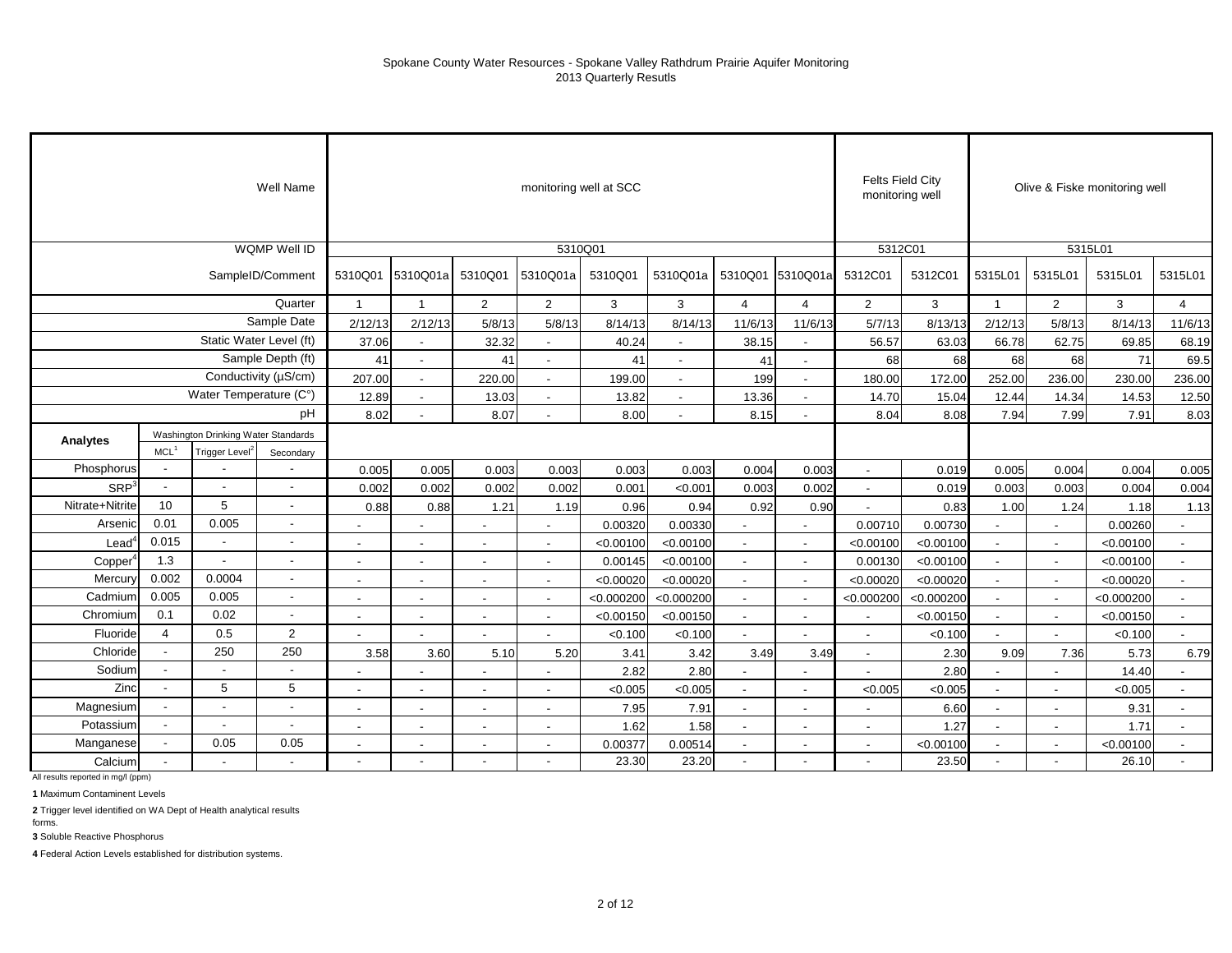|                  |                                     |                            | Well Name            |                          |                          | Third & Havana Nested Site, east |                          | Third &<br>Havana<br>Nested<br>Site, mid | Plantes<br><b>Ferry Park</b><br>monitoring<br>well | monitoring<br>well<br>Frederick &<br><b>Bowdish</b> |                |                          |            | Sullivan Road and Centennial Trail, monitoring well |                             |
|------------------|-------------------------------------|----------------------------|----------------------|--------------------------|--------------------------|----------------------------------|--------------------------|------------------------------------------|----------------------------------------------------|-----------------------------------------------------|----------------|--------------------------|------------|-----------------------------------------------------|-----------------------------|
|                  |                                     |                            | <b>WQMP Well ID</b>  |                          |                          | 5322A01                          |                          | 5322A03                                  | 5404A01                                            | 5409C02                                             |                |                          | 5411R04    |                                                     |                             |
|                  |                                     |                            | SampleID/Comment     | 5322A01                  | 5322A01                  | 5322A01                          | 5322A01                  | 5322A03                                  | 5404A01                                            | 5409C02                                             | 5411R04        | 5411R04                  | 5411R04    | 5411R04                                             | 5411R04a                    |
|                  |                                     |                            | Quarter              | $\mathbf{1}$             | $\overline{2}$           | 3                                | 4                        | 3                                        | 3                                                  | 3                                                   | $\mathbf{1}$   | $\overline{2}$           | 3          | $\overline{4}$                                      | $\overline{4}$              |
|                  |                                     |                            | Sample Date          | 2/12/13                  | 5/8/13                   | 8/14/13                          | 11/6/13                  | 8/14/13                                  | 8/13/13                                            | 8/13/13                                             | 2/11/13        | 5/6/13                   | 8/13/13    | 11/5/13                                             | 11/5/13                     |
|                  |                                     | Static Water Level (ft)    |                      | 49.25                    | 44.91                    | 52.39                            | 50.68                    | 52.37                                    | 49.31                                              | 92.14                                               | 52.83          | 47.72                    | 56.21      | 54.25                                               | $\overline{a}$              |
|                  |                                     |                            | Sample Depth (ft)    | 50.5                     | 47                       | 53.5                             | 51.5                     | 90                                       | 110                                                | 93                                                  | 54             | 49                       | 58         | 55.5                                                | $\mathbf{r}$                |
|                  |                                     |                            | Conductivity (µS/cm) | 272.00                   | 262.00                   | 263.00                           | 267.00                   | 269.00                                   | 293.00                                             | 282.00                                              | 271.00         | 217.00                   | 240.00     | 264.00                                              | $\blacksquare$              |
|                  |                                     | Water Temperature (C°)     |                      | 12.91                    | 13.56                    | 14.41                            | 12.54                    | 13.98                                    | 14.21                                              | 11.17                                               | 10.79          | 10.66                    | 12.84      | 11.00                                               | $\mathcal{L}_{\mathcal{A}}$ |
|                  | Washington Drinking Water Standards |                            |                      | 7.70                     | 7.55                     | 7.72                             | 7.82                     | 7.80                                     | 6.56                                               | 7.64                                                | 7.88           | 7.98                     | 7.70       | 8.06                                                | $\overline{a}$              |
| Analytes         |                                     |                            |                      |                          |                          |                                  |                          |                                          |                                                    |                                                     |                |                          |            |                                                     |                             |
|                  | MCL <sup>1</sup>                    | Trigger Level <sup>2</sup> | Secondary            |                          |                          |                                  |                          |                                          |                                                    |                                                     |                |                          |            |                                                     |                             |
| Phosphorus       | $\overline{a}$                      |                            |                      | 0.010                    | 0.012                    | 0.007                            | 0.008                    | 0.007                                    | 0.076                                              | 0.008                                               | 0.006          | 0.005                    | 0.005      | 0.005                                               | 0.004                       |
| SRP <sup>3</sup> | $\blacksquare$                      | $\overline{a}$             |                      | 0.007                    | 0.009                    | 0.006                            | 0.008                    | 0.006                                    | 0.066                                              | 0.005                                               | 0.004          | 0.004                    | 0.004      | 0.005                                               | 0.004                       |
| Nitrate+Nitrite  | 10                                  | 5                          | $\blacksquare$       | 1.46                     | 1.72                     | 1.68                             | 1.63                     | 1.76                                     | < 0.05                                             | 1.66                                                | 1.270          | 0.972                    | 1.15       | 1.24                                                | 1.24                        |
| Arsenic          | 0.01                                | 0.005                      | ÷,                   | $\overline{\phantom{a}}$ | $\blacksquare$           | 0.00270                          | $\sim$                   | 0.00300                                  | < 0.001                                            | 0.00480                                             | $\blacksquare$ | $\blacksquare$           | 0.00230    |                                                     | $\overline{\phantom{a}}$    |
| $\text{Lead}^4$  | 0.015                               | $\overline{a}$             | $\overline{a}$       | $\overline{\phantom{a}}$ | $\overline{\phantom{a}}$ | < 0.00100                        |                          | < 0.00100                                | < 0.00100                                          | < 0.00100                                           | $\blacksquare$ | $\blacksquare$           | < 0.00100  |                                                     | $\overline{\phantom{a}}$    |
| Copper           | 1.3                                 | $\overline{a}$             | $\overline{a}$       |                          |                          | < 0.00100                        |                          | < 0.00100                                | 0.00749                                            | < 0.00100                                           | $\blacksquare$ | $\overline{\phantom{a}}$ | 0.00109    |                                                     | $\overline{\phantom{a}}$    |
| Mercury          | 0.002                               | 0.0004                     | $\blacksquare$       | $\overline{\phantom{a}}$ | $\overline{\phantom{a}}$ | < 0.00020                        | $\overline{\phantom{a}}$ | < 0.00020                                | < 0.00020                                          | < 0.00020                                           | $\blacksquare$ | $\overline{\phantom{a}}$ | < 0.00020  |                                                     | $\overline{\phantom{a}}$    |
| Cadmium          | 0.005                               | 0.005                      | $\blacksquare$       | $\blacksquare$           | $\overline{\phantom{a}}$ | < 0.000200                       | $\sim$                   | < 0.000200                               | < 0.000200                                         | < 0.000200                                          | $\blacksquare$ | $\overline{\phantom{a}}$ | < 0.000200 |                                                     | $\blacksquare$              |
| Chromium         | 0.1                                 | 0.02                       | L.                   | $\overline{\phantom{a}}$ | $\blacksquare$           | < 0.00150                        | $\sim$                   | < 0.00150                                | < 0.00150                                          | < 0.00150                                           | $\blacksquare$ | $\blacksquare$           | < 0.00150  | $\overline{\phantom{a}}$                            | $\blacksquare$              |
| Fluoride         | 4                                   | 0.5                        | $\overline{2}$       |                          |                          | < 0.100                          |                          | < 0.100                                  | 0.260                                              | < 0.100                                             |                |                          | < 0.100    |                                                     |                             |
| Chloride         | $\blacksquare$                      | 250                        | 250                  | 7.65                     | 7.59                     | 6.41                             | 6.69                     | 6.82                                     | 2.00                                               | 3.01                                                | 2.20           | 2.78                     | 2.48       | 2.38                                                | 2.34                        |
| Sodium           |                                     |                            |                      |                          |                          | 4.24                             |                          | 4.67                                     | 10.30                                              | 3.70                                                |                |                          | 2.72       |                                                     |                             |
| Zinc             | $\overline{a}$                      | 5                          | 5                    |                          |                          | < 0.005                          |                          | < 0.005                                  | 0.01                                               | < 0.005                                             |                |                          | < 0.005    |                                                     |                             |
| Magnesium        | $\overline{\phantom{a}}$            |                            | $\overline{a}$       | $\sim$                   | $\blacksquare$           | 10.30                            | $\sim$                   | 10.80                                    | 13.70                                              | 13.50                                               | $\blacksquare$ | $\overline{\phantom{a}}$ | 12.80      | $\overline{\phantom{a}}$                            | $\overline{\phantom{a}}$    |
| Potassium        | $\overline{\phantom{a}}$            | $\overline{\phantom{a}}$   | $\overline{a}$       | $\blacksquare$           | $\overline{\phantom{a}}$ | 1.88                             |                          | 1.99                                     | 5.15                                               | 1.79                                                | $\blacksquare$ | $\blacksquare$           | 1.61       |                                                     | $\overline{\phantom{a}}$    |
| Manganese        | $\overline{a}$                      | 0.05                       | 0.05                 | $\overline{\phantom{a}}$ | $\blacksquare$           | < 0.00100                        |                          | < 0.00100                                | 0.34700                                            | 0.01680                                             | $\overline{a}$ | $\blacksquare$           | < 0.00100  |                                                     | $\overline{a}$              |
| Calcium          |                                     |                            |                      | $\overline{\phantom{a}}$ |                          | 30.80                            |                          | 32.40                                    | 26.50                                              | 37.30                                               | $\blacksquare$ |                          | 29.60      |                                                     |                             |

All results reported in mg/l (ppm)

**1** Maximum Contaminent Levels

**2** Trigger level identified on WA Dept of Health analytical results

forms. **3** Soluble Reactive Phosphorus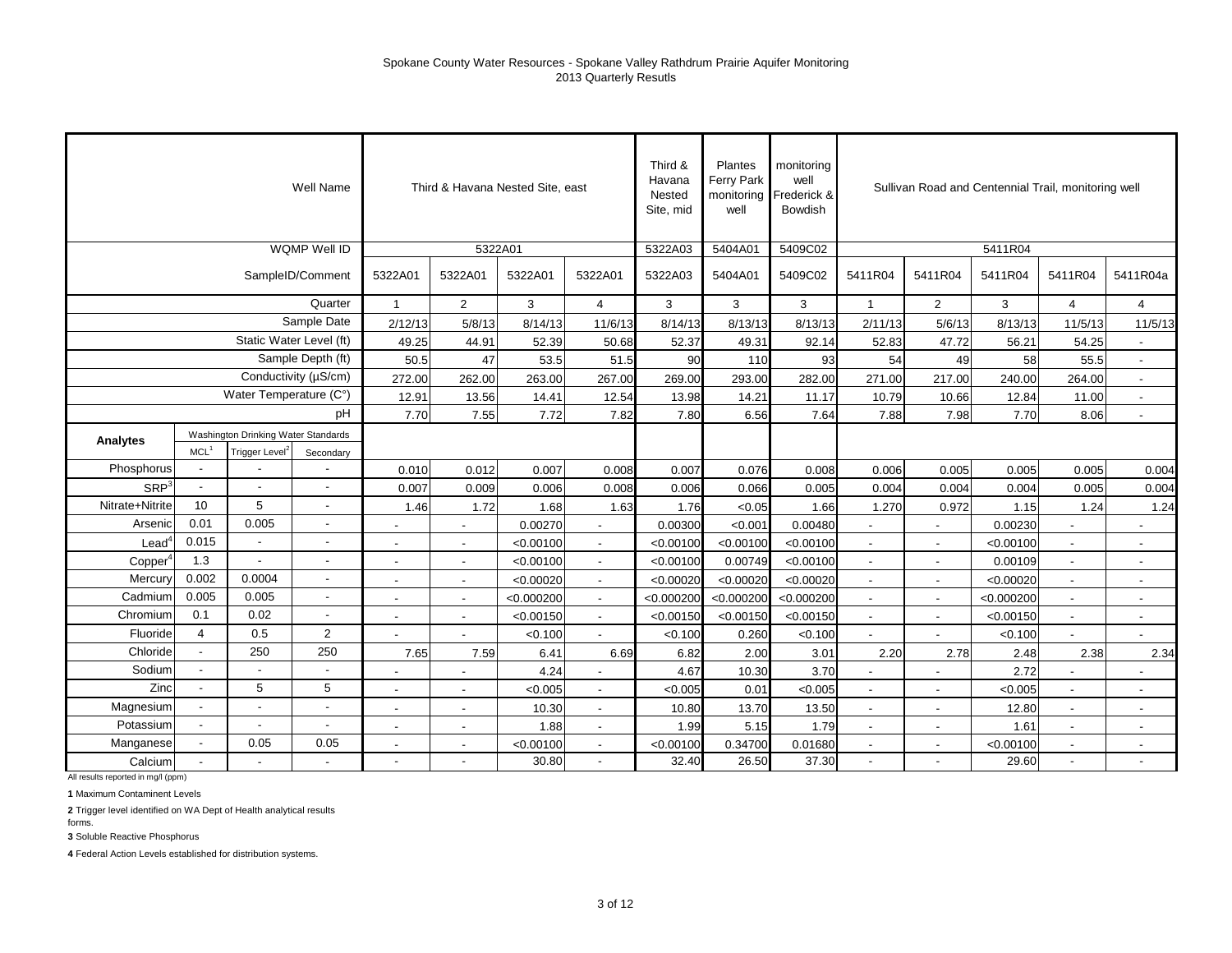|                   |                          |                                     | Well Name                |                          |                          |                          | Sullivan Park South, monitoring well |            |                |                          |                          | Trent & Barker Road, monitoring well |                          |
|-------------------|--------------------------|-------------------------------------|--------------------------|--------------------------|--------------------------|--------------------------|--------------------------------------|------------|----------------|--------------------------|--------------------------|--------------------------------------|--------------------------|
|                   |                          |                                     | <b>WQMP Well ID</b>      |                          |                          |                          | 5411R03                              |            |                |                          | 5505D01                  |                                      |                          |
|                   |                          |                                     | SampleID/Comment         | 5411R03                  | 5411R03a                 | 5411R03                  | 5411R03a                             | 5411R03    | 5411R03a       | 5505D01                  | 5505D01                  | 5505D01                              | 5505D01                  |
|                   |                          |                                     | Quarter                  | $\mathbf{1}$             | $\mathbf{1}$             | 2                        | $\overline{2}$                       | 3          | 3              | $\mathbf{1}$             | $\overline{2}$           | 3                                    | $\overline{4}$           |
|                   |                          |                                     | Sample Date              | 2/11/13                  | 2/11/13                  | 5/6/13                   | 5/6/13                               | 8/13/13    | 8/13/13        | 2/11/13                  | 5/6/13                   | 8/12/13                              | 11/5/13                  |
|                   |                          | Static Water Level (ft)             |                          | 30.99                    | $\blacksquare$           | 25.39                    | ÷,                                   | 35.16      | $\blacksquare$ | 91.66                    | 87.84                    | 92.85                                | 91.60                    |
|                   |                          |                                     | Sample Depth (ft)        | 32                       | $\blacksquare$           | 27.3                     | $\overline{\phantom{a}}$             | 36         | $\blacksquare$ | 93                       | 89                       | 94                                   | 92.5                     |
|                   |                          |                                     | Conductivity (µS/cm)     | 261.00                   | $\overline{a}$           | 227.00                   | $\overline{\phantom{a}}$             | 259.00     | $\blacksquare$ | 357.00                   | 354.00                   | 356.00                               | 356.00                   |
|                   |                          | Water Temperature (C°)              |                          | 9.69                     | $\blacksquare$           | 11.73                    | $\overline{\phantom{a}}$             | 14.33      | $\blacksquare$ | 11.59                    | 12.62                    | 12.40                                | 11.12                    |
|                   |                          |                                     | pH                       | 7.74                     | $\overline{\phantom{a}}$ | 7.88                     | $\blacksquare$                       | 7.81       | $\blacksquare$ | 7.73                     | 7.78                     | 7.64                                 | 7.94                     |
|                   |                          | Washington Drinking Water Standards |                          |                          |                          |                          |                                      |            |                |                          |                          |                                      |                          |
| Analytes          | MCL <sup>1</sup>         | Trigger Level <sup>2</sup>          | Secondary                |                          |                          |                          |                                      |            |                |                          |                          |                                      |                          |
| Phosphorus        | $\overline{\phantom{a}}$ |                                     |                          | 0.006                    | 0.005                    | 0.006                    | 0.006                                | 0.006      | 0.005          | 0.013                    | 0.013                    | 0.012                                | 0.010                    |
| SRP <sup>3</sup>  | $\blacksquare$           | $\blacksquare$                      | $\overline{\phantom{a}}$ | 0.004                    | 0.003                    | 0.005                    | 0.004                                | 0.003      | 0.003          | 0.010                    | 0.011                    | 0.009                                | 0.010                    |
| Nitrate+Nitrite   | 10                       | 5                                   | $\overline{\phantom{a}}$ | 1.240                    | 1.250                    | 1.090                    | 1.070                                | 1.220      | 1.260          | 3.20                     | 3.69                     | 3.51                                 | 3.30                     |
| Arsenic           | 0.01                     | 0.005                               | $\overline{a}$           | $\overline{\phantom{a}}$ | $\overline{\phantom{0}}$ | $\overline{\phantom{a}}$ | ٠                                    | 0.00230    | 0.00290        | $\blacksquare$           | $\blacksquare$           | 0.00500                              |                          |
| Lead <sup>®</sup> | 0.015                    | $\sim$                              | $\overline{a}$           | $\overline{\phantom{a}}$ |                          |                          | $\overline{a}$                       | < 0.00100  | < 0.00100      | $\overline{\phantom{a}}$ |                          | < 0.00100                            |                          |
| Copper            | 1.3                      | $\blacksquare$                      |                          | $\overline{\phantom{a}}$ | $\overline{\phantom{a}}$ | $\overline{\phantom{a}}$ | $\overline{\phantom{a}}$             | < 0.00100  | < 0.00100      | $\overline{\phantom{a}}$ | $\overline{\phantom{a}}$ | 0.00122                              | $\overline{\phantom{a}}$ |
| Mercury           | 0.002                    | 0.0004                              | $\overline{\phantom{a}}$ | $\overline{\phantom{a}}$ | $\overline{\phantom{a}}$ | $\overline{\phantom{a}}$ | $\overline{\phantom{a}}$             | < 0.00020  | < 0.00020      | $\overline{\phantom{a}}$ | $\overline{\phantom{a}}$ | < 0.00020                            | $\blacksquare$           |
| Cadmium           | 0.005                    | 0.005                               | $\overline{\phantom{a}}$ | Ĭ.                       | $\overline{\phantom{a}}$ | $\overline{\phantom{a}}$ | $\overline{a}$                       | < 0.000200 | < 0.000200     | $\overline{a}$           | $\overline{a}$           | < 0.000200                           | ٠                        |
| Chromium          | 0.1                      | 0.02                                | $\blacksquare$           | $\overline{a}$           |                          |                          | $\overline{\phantom{a}}$             | < 0.00150  | < 0.00150      | $\overline{\phantom{a}}$ |                          | < 0.00150                            |                          |
| Fluoride          | $\overline{4}$           | 0.5                                 | $\overline{2}$           | $\overline{a}$           |                          | $\overline{\phantom{a}}$ | $\overline{a}$                       | < 0.100    | < 0.100        | $\overline{a}$           | $\overline{\phantom{a}}$ | 0.100                                | $\overline{a}$           |
| Chloride          | $\overline{a}$           | 250                                 | 250                      | 2.87                     | 2.79                     | 2.84                     | 2.89                                 | 2.18       | 2.21           | 5.82                     | 6.11                     | 6.11                                 | 5.77                     |
| Sodium            |                          |                                     |                          |                          |                          |                          |                                      | 2.78       | 2.77           |                          |                          | 5.99                                 |                          |
| Zinc              |                          | 5                                   | 5                        | $\overline{\phantom{a}}$ |                          | $\overline{\phantom{a}}$ | $\overline{\phantom{a}}$             | < 0.005    | < 0.005        | $\overline{\phantom{a}}$ | $\overline{\phantom{a}}$ | < 0.005                              | $\overline{\phantom{a}}$ |
| Magnesium         | $\overline{\phantom{a}}$ | $\overline{\phantom{a}}$            | $\blacksquare$           | $\blacksquare$           |                          | $\blacksquare$           | $\blacksquare$                       | 13.40      | 13.40          | $\blacksquare$           | $\blacksquare$           | 14.20                                | $\overline{a}$           |
| Potassium         | $\overline{\phantom{a}}$ | $\blacksquare$                      | $\blacksquare$           | $\blacksquare$           |                          |                          | $\blacksquare$                       | 1.75       | 1.74           | $\blacksquare$           | $\blacksquare$           | 2.33                                 | $\frac{1}{2}$            |
| Manganese         | $\overline{\phantom{a}}$ | 0.05                                | 0.05                     | $\sim$                   |                          | $\overline{\phantom{a}}$ | $\blacksquare$                       | < 0.00100  | < 0.00100      | $\blacksquare$           | $\sim$                   | < 0.00100                            | $\blacksquare$           |
| Calcium           |                          |                                     |                          | $\blacksquare$           |                          |                          | ٠                                    | 32.00      | 32.00          | $\overline{\phantom{a}}$ | $\blacksquare$           | 50.20                                | $\blacksquare$           |

All results reported in mg/l (ppm)

 $\sim$ 

**1** Maximum Contaminent Levels

**2** Trigger level identified on WA Dept of Health analytical results

forms. **3** Soluble Reactive Phosphorus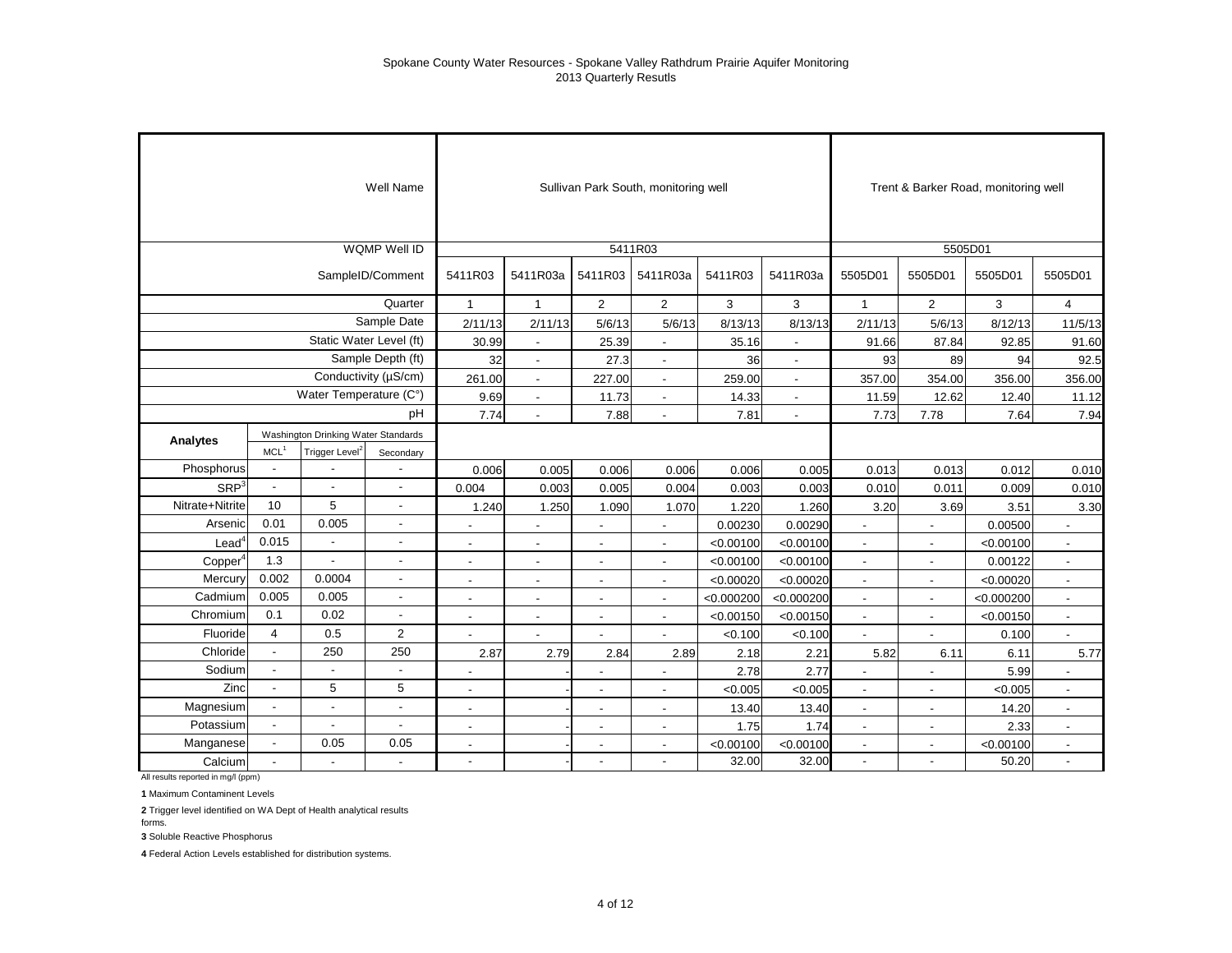|                   |                                                                                                    |                          | Well Name                |                          |                | Euclid & Barker monitoring well at CID5 |            |                          | Barker Road north of<br>river, monitoring well |            | Trail North, monitoring  | well      | Barker Road Centennial Barker Road Centennial<br>Trail South, monitoring<br>well |            |                          | Mission & Barker<br>monitoring well at CID 4 |
|-------------------|----------------------------------------------------------------------------------------------------|--------------------------|--------------------------|--------------------------|----------------|-----------------------------------------|------------|--------------------------|------------------------------------------------|------------|--------------------------|-----------|----------------------------------------------------------------------------------|------------|--------------------------|----------------------------------------------|
|                   |                                                                                                    |                          | WQMP Well ID             |                          |                | 5507A04                                 |            |                          | 5507H01                                        |            | 5508M01                  |           | 5508M02                                                                          |            | 5517D05                  |                                              |
|                   |                                                                                                    |                          | SampleID/Comment         | 5507A04                  | 5507A04        | 5507A04a                                | 5507A04    | 5507A04                  | 5507H01                                        | 5507H01    | 5508M01                  | 5508M01   | 5508M02                                                                          | 5508M02    | 5517D05                  | 5517D05                                      |
|                   |                                                                                                    |                          | Quarter                  | $\mathbf{1}$             | $\overline{2}$ | $\overline{2}$                          | 3          | $\overline{4}$           | $\overline{2}$                                 | 3          | $\overline{2}$           | 3         | 2                                                                                | 3          | $\overline{2}$           | 3                                            |
|                   |                                                                                                    |                          | Sample Date              | 2/11/13                  | 5/7/13         | 5/7/13                                  | 8/12/13    | 11/5/13                  | 5/7/13                                         | 8/12/13    | 5/7/13                   | 8/12/13   | 5/7/13                                                                           | 8/12/13    | 5/7/13                   | 8/14/13                                      |
|                   |                                                                                                    | Static Water Level (ft)  |                          | 68.80                    | 64.84          | $\overline{a}$                          | 70.22      | 68.88                    | 43.31                                          | 48.69      | 61.72                    | 67.29     | 62.64                                                                            | 68.16      | 79.37                    | 84.99                                        |
|                   |                                                                                                    |                          | Sample Depth (ft)        | 70                       | 69.5           | $\overline{a}$                          | 71.5       | 70                       | 44.5                                           | 49.5       | 63                       | 68.5      | 63.5                                                                             | 69.5       | 85.2                     | 86                                           |
|                   |                                                                                                    |                          | Conductivity (µS/cm)     | 346.00                   | 331.00         | $\overline{\phantom{a}}$                | 336.00     | 341.00                   | 56.00                                          | 56.00      | 47.00                    | 56.00     | 50                                                                               | 56.00      | 107.00                   | 107.00                                       |
|                   |                                                                                                    | Water Temperature (C°)   |                          | 11.31                    | 11.05          |                                         | 10.99      | 10.04                    | 8.15                                           | 23.47      | 7.93                     | 21.51     | 8.41                                                                             | 18.96      | 14.50                    | 14.55                                        |
|                   |                                                                                                    |                          | pH                       | 7.71                     | 7.68           |                                         | 7.58       | 7.64                     | 6.04                                           | 6.33       | 6.67                     | 6.49      | 6.47                                                                             | 6.44       | 7.27                     | 7.16                                         |
| Analytes          | Washington Drinking Water Standards<br>MCL <sup>1</sup><br>Trigger Level <sup>*</sup><br>Secondary |                          |                          |                          |                |                                         |            |                          |                                                |            |                          |           |                                                                                  |            |                          |                                              |
|                   |                                                                                                    |                          |                          |                          |                |                                         |            |                          |                                                |            |                          |           |                                                                                  |            |                          |                                              |
| Phosphorus        |                                                                                                    |                          |                          | 0.004                    | < 0.002        | < 0.002                                 | 0.004      | 0.002                    | $\overline{a}$                                 | 0.020      | $\overline{a}$           | 0.013     | $\overline{a}$                                                                   | 0.013      | $\blacksquare$           | 0.034                                        |
| SRP <sup>3</sup>  |                                                                                                    |                          |                          | 0.002                    | 0.001          | 0.001                                   | 0.001      | 0.001                    |                                                | 0.015      |                          | 0.010     | $\overline{\phantom{a}}$                                                         | 0.008      | $\overline{\phantom{a}}$ | < 0.001                                      |
| Nitrate+Nitrite   | 10                                                                                                 | 5                        |                          | 1.66                     | 1.56           | 1.57                                    | 1.82       | 1.63                     |                                                | 0.209      |                          | 0.302     |                                                                                  | 0.298      | $\blacksquare$           | 0.557                                        |
| Arsenic           | 0.01                                                                                               | 0.005                    |                          |                          | 0.00120        | 0.00200                                 | 0.002      |                          | < 0.001                                        | < 0.001    | < 0.001                  | < 0.001   | < 0.001                                                                          | < 0.001    | 0.001                    | < 0.001                                      |
| $\textsf{lead}^4$ | 0.015                                                                                              |                          |                          |                          | < 0.00100      | < 0.00100                               | < 0.00100  |                          | < 0.00100                                      | 0.00141    | < 0.00100                | < 0.00100 | < 0.00100                                                                        | < 0.00100  | < 0.00100                | < 0.00100                                    |
| Copper            | 1.3                                                                                                | $\overline{\phantom{a}}$ | $\overline{\phantom{a}}$ | $\overline{\phantom{a}}$ | 0.00100        | 0.00100                                 | < 0.00100  | $\sim$                   | 0.00100                                        | 0.00140    | 0.00100                  | < 0.00100 | 0.00100                                                                          | 0.00100    | 0.00100                  | < 0.00100                                    |
| Mercury           | 0.002                                                                                              | 0.0004                   |                          | $\blacksquare$           | < 0.00020      | < 0.00020                               | < 0.00020  | $\mathbf{r}$             | < 0.00020                                      | < 0.00020  | < 0.00020                | < 0.00020 | < 0.00020                                                                        | < 0.00020  | < 0.00020                | < 0.00020                                    |
| Cadmium           | 0.005                                                                                              | 0.005                    |                          | $\overline{a}$           | < 0.000200     | < 0.000200                              | < 0.000200 | $\sim$                   | < 0.000200                                     | < 0.000200 | < 0.000200               | 0.0002    | < 0.000200                                                                       | < 0.000200 | < 0.000200               | < 0.000200                                   |
| Chromium          | 0.1                                                                                                | 0.02                     | $\overline{\phantom{a}}$ | $\frac{1}{2}$            |                |                                         | < 0.00150  |                          |                                                | < 0.00150  | $\overline{\phantom{a}}$ | < 0.00150 | $\overline{\phantom{a}}$                                                         | < 0.00150  | $\sim$                   | < 0.00150                                    |
| Fluoride          | $\overline{4}$                                                                                     | 0.5                      | $\overline{2}$           |                          |                |                                         | 0.100      | $\sim$                   |                                                | < 0.100    | $\sim$                   | < 0.100   | $\blacksquare$                                                                   | < 0.100    | $\overline{\phantom{a}}$ | < 0.100                                      |
| Chloride          |                                                                                                    | 250                      | 250                      | 2.32                     | 2.18           | 2.19                                    | 2.19       | 2.11                     |                                                | 1.34       | L,                       | 1.37      |                                                                                  | 1.31       | $\blacksquare$           | 1.76                                         |
| Sodium            |                                                                                                    |                          |                          |                          |                |                                         | 3.12       |                          |                                                | 1.97       |                          | 2.06      |                                                                                  | 2.06       |                          | 2.12                                         |
| Zinc              |                                                                                                    | 5                        | 5                        | $\overline{\phantom{a}}$ | < 0.005        | < 0.005                                 | < 0.005    | $\overline{\phantom{a}}$ | 0.00530                                        | 0.01880    | 0.02730                  | 0.02210   | 0.00790                                                                          | 0.00930    | < 0.005                  | <0.005                                       |
| Magnesium         |                                                                                                    | $\blacksquare$           |                          | ٠                        | $\blacksquare$ | $\blacksquare$                          | 18.70      | $\sim$                   |                                                | 1.78       | $\blacksquare$           | 1.71      | $\overline{\phantom{a}}$                                                         | 1.73       | $\blacksquare$           | 4.18                                         |
| Potassium         |                                                                                                    | $\blacksquare$           | $\overline{\phantom{a}}$ | $\overline{\phantom{a}}$ | $\sim$         | $\blacksquare$                          | 2.07       | $\mathbf{r}$             |                                                | 0.91       | $\blacksquare$           | 0.88      | $\blacksquare$                                                                   | 0.82       | $\blacksquare$           | 1.19                                         |
| Manganese         |                                                                                                    | 0.05                     | 0.05                     | ٠                        | $\blacksquare$ | $\blacksquare$                          | < 0.00100  | $\overline{\phantom{a}}$ |                                                | 0.00554    | $\blacksquare$           | < 0.00100 | $\blacksquare$                                                                   | < 0.00100  | $\sim$                   | < 0.00100                                    |
| Calcium           |                                                                                                    |                          |                          |                          |                |                                         | 42.80      |                          |                                                | 5.90       |                          | 5.98      |                                                                                  | 5.99       |                          | 11.60                                        |

All results reported in mg/l (ppm)

**1** Maximum Contaminent Levels

**2** Trigger level identified on WA Dept of Health analytical results

forms. **3** Soluble Reactive Phosphorus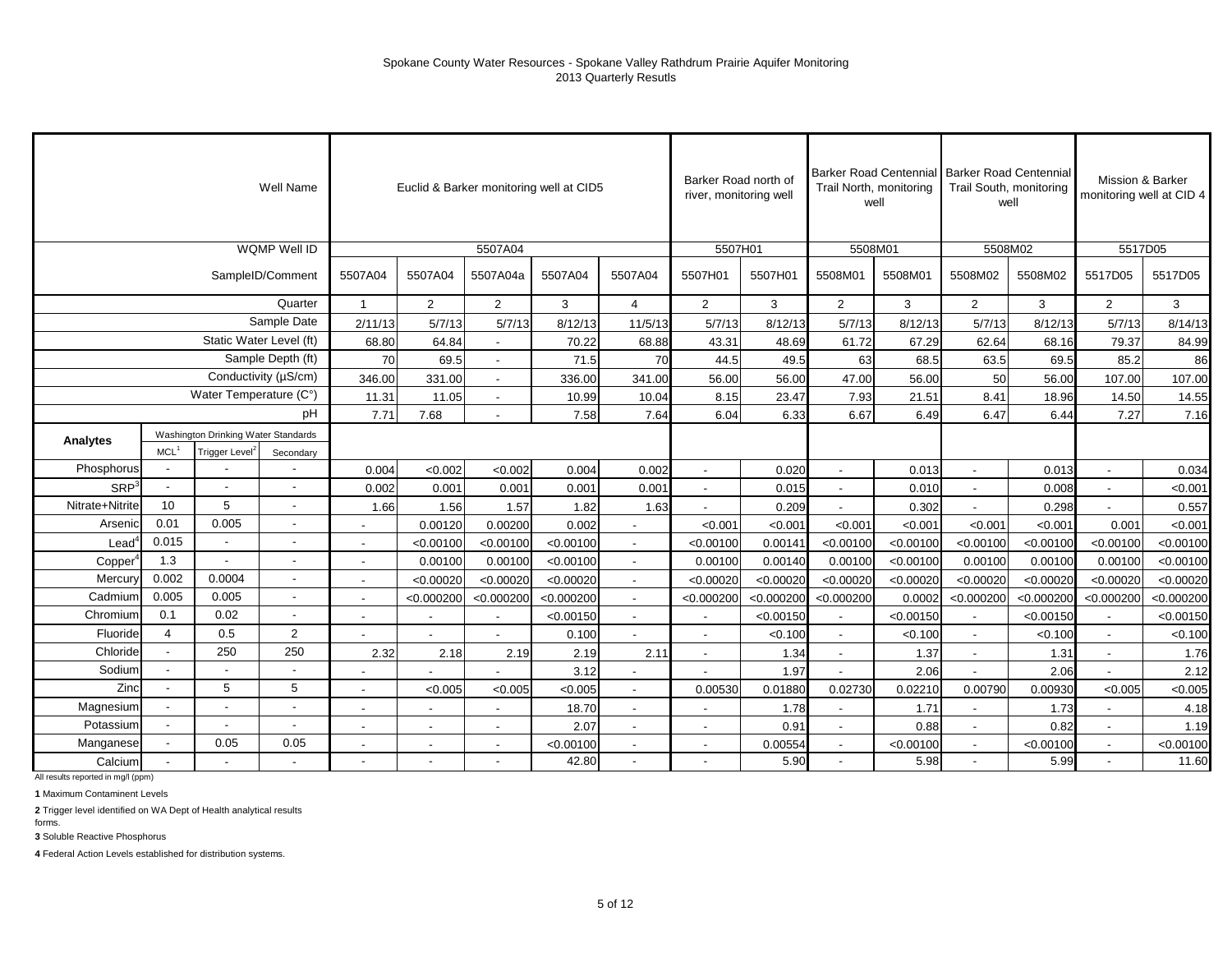|                                    |                          |                                     | Well Name                |                          |                          | Fire Station Houston & Regal, No. Spokane WD |                          |                          | Holy Cross,<br>Rhoades &<br>Washington<br>monitoring<br>well | Franklin<br>Park, City<br>monitoring<br>well |                          | East Valley High School monitoring well |            |                          |
|------------------------------------|--------------------------|-------------------------------------|--------------------------|--------------------------|--------------------------|----------------------------------------------|--------------------------|--------------------------|--------------------------------------------------------------|----------------------------------------------|--------------------------|-----------------------------------------|------------|--------------------------|
|                                    |                          |                                     | WQMP Well ID             |                          |                          | 6327N04                                      |                          |                          | 6330J01                                                      | 6331J01                                      |                          | 6436N01                                 |            |                          |
|                                    |                          |                                     | SampleID/Comment         | 6327N04                  | 6327N04                  | 6327N04                                      | 6327N04a                 | 6327N04                  | 6330J01                                                      | 6331J01                                      | 6436N01                  | 6436N01                                 | 6436N01    | 6436N01                  |
|                                    |                          |                                     | Quarter                  | $\overline{1}$           | $\overline{2}$           | 3                                            | 3                        | $\overline{4}$           | 3                                                            | 3                                            | $\mathbf{1}$             | 2                                       | 3          | $\overline{4}$           |
|                                    |                          |                                     | Sample Date              | 2/12/13                  | 5/8/13                   | 8/15/13                                      | 8/15/13                  | 11/6/13                  | 8/15/13                                                      | 8/15/13                                      | 2/11/13                  | 5/6/13                                  | 8/13/13    | 11/5/13                  |
|                                    |                          |                                     | Static Water Level (ft)  | 187.08                   | 185.00                   | 188.53                                       |                          | 189.07                   | 211.04                                                       | 206.88                                       | 114.13                   | 109.53                                  | 116.67     | 114.92                   |
|                                    |                          |                                     | Sample Depth (ft)        | 188.5                    | 190                      | 190                                          |                          | 190.5                    | 212.5                                                        | 210                                          | 115                      | 110.5                                   | 118        | 116                      |
|                                    |                          |                                     | Conductivity (µS/cm)     | 455.00                   | 457.00                   | 433.00                                       |                          | 423.00                   | 253.00                                                       | 242.00                                       | 492.00                   | 440.00                                  | 565.00     | 629.00                   |
|                                    |                          | Water Temperature (C°)              |                          | 13.74                    | 13.99                    | 13.67                                        |                          | 12.89                    | 13.79                                                        | 13.86                                        | 13.90                    | 13.79                                   | 14.32      | 13.30                    |
|                                    |                          |                                     | pH                       | 7.69                     | 7.68                     | 7.60                                         | $\overline{\phantom{a}}$ | 7.85                     | 7.24                                                         | 7.94                                         | 7.28                     | 7.47                                    | 7.32       | 7.47                     |
| Analytes                           |                          | Washington Drinking Water Standards |                          |                          |                          |                                              |                          |                          |                                                              |                                              |                          |                                         |            |                          |
|                                    | MCL <sup>1</sup>         | Trigger Level <sup>2</sup>          | Secondary                |                          |                          |                                              |                          |                          |                                                              |                                              |                          |                                         |            |                          |
| Phosphorus                         | $\sim$                   |                                     |                          | 0.004                    | 0.003                    | < 0.002                                      | <0.002                   | $\Omega$                 | 0.003                                                        | 0.006                                        | 0.049                    | 0.053                                   | 0.052      | 0.048                    |
| SRP <sup>3</sup>                   | $\overline{\phantom{a}}$ |                                     |                          | 0.001                    | 0.002                    | 0.001                                        | < 0.001                  | 0.001                    | 0.001                                                        | 0.003                                        | 0.048                    | 0.045                                   | 0.049      | 0.045                    |
| Nitrate+Nitrite                    | 10                       | 5                                   | $\sim$                   | 3.37                     | 4.34                     | 3.41                                         | 3.41                     | 4.07                     | 1.37                                                         | 1.03                                         | 3.11                     | 5.15                                    | 5.36       | 3.48                     |
| Arsenic                            | 0.01                     | 0.005                               |                          | $\blacksquare$           | $\overline{a}$           | 0.00180                                      | 0.00170                  | $\blacksquare$           | 0.00360                                                      | 0.00420                                      | $\overline{a}$           | $\blacksquare$                          | 0.00250    | $\blacksquare$           |
| $\text{Lead}^4$                    | 0.015                    |                                     | $\overline{\phantom{a}}$ | $\overline{a}$           |                          | < 0.00100                                    | < 0.00100                | $\sim$                   | < 0.00100                                                    | < 0.00100                                    | $\overline{a}$           | $\blacksquare$                          | < 0.00100  | $\blacksquare$           |
| Copper                             | 1.3                      |                                     | $\overline{a}$           |                          |                          | 0.00149                                      | < 0.00100                | $\overline{a}$           | < 0.00100                                                    | 0.00144                                      |                          | ÷,                                      | < 0.00100  | $\overline{a}$           |
| Mercury                            | 0.002                    | 0.0004                              |                          | $\overline{\phantom{a}}$ |                          | < 0.00020                                    | < 0.00020                |                          | < 0.00020                                                    | < 0.00020                                    |                          | $\ddot{\phantom{a}}$                    | < 0.00020  | $\overline{a}$           |
| Cadmium                            | 0.005                    | 0.005                               |                          | $\blacksquare$           | $\blacksquare$           | < 0.000200                                   | < 0.000200               | $\blacksquare$           | < 0.000200                                                   | < 0.000200                                   | $\overline{\phantom{a}}$ | $\blacksquare$                          | < 0.000200 | $\blacksquare$           |
| Chromium                           | 0.1                      | 0.02                                | $\overline{\phantom{a}}$ | $\overline{\phantom{a}}$ | $\overline{\phantom{a}}$ | < 0.00150                                    | < 0.00150                | $\overline{\phantom{a}}$ | < 0.00150                                                    | < 0.00150                                    | $\overline{\phantom{a}}$ | $\overline{\phantom{a}}$                | 0.00165    | $\overline{\phantom{a}}$ |
| Fluoride                           | $\overline{4}$           | 0.5                                 | 2                        |                          | $\blacksquare$           | < 0.100                                      | < 0.100                  | $\overline{a}$           | < 0.100                                                      | < 0.100                                      | $\overline{\phantom{a}}$ | $\overline{\phantom{a}}$                | 0.130      | $\overline{\phantom{a}}$ |
| Chloride                           | $\overline{\phantom{a}}$ | 250                                 | 250                      | 11.20                    | 16.40                    | 13.20                                        | 13.40                    | 12.80                    | 3.58                                                         | 4.16                                         | 10.60                    | 10.30                                   | 6.89       | 6.73                     |
| Sodium                             | $\overline{a}$           |                                     |                          |                          |                          | 15.00                                        | 14.90                    |                          | 3.30                                                         | 3.03                                         |                          | ÷,                                      | 8.87       |                          |
| Zinc                               | $\overline{\phantom{a}}$ | 5                                   | 5                        | $\blacksquare$           | $\blacksquare$           | < 0.005                                      | < 0.005                  | $\overline{\phantom{a}}$ | < 0.005                                                      | < 0.005                                      | $\overline{\phantom{a}}$ | $\blacksquare$                          | < 0.005    | ÷.                       |
| Magnesium                          | $\blacksquare$           |                                     | $\blacksquare$           | $\overline{a}$           | $\overline{a}$           | 25.70                                        | 25.70                    | $\overline{a}$           | 15.30                                                        | 13.40                                        | $\overline{\phantom{a}}$ | $\sim$                                  | 29.60      | $\sim$                   |
| Potassium                          | $\blacksquare$           |                                     |                          | $\blacksquare$           | $\overline{\phantom{a}}$ | 4.03                                         | 4.04                     | $\overline{\phantom{a}}$ | 1.90                                                         | 1.77                                         | $\overline{\phantom{a}}$ | $\blacksquare$                          | 3.81       | $\blacksquare$           |
| Manganese                          | $\overline{\phantom{a}}$ | 0.05                                | 0.05                     | $\blacksquare$           | $\blacksquare$           | < 0.00100                                    | < 0.00100                |                          | < 0.00100                                                    | 0.00137                                      |                          | $\overline{a}$                          | 0.00326    | $\blacksquare$           |
| Calcium                            |                          |                                     |                          | $\overline{\phantom{a}}$ | $\overline{a}$           | 37.30                                        | 37.40                    | $\overline{a}$           | 27.30                                                        | 27.80                                        | $\overline{a}$           | $\overline{\phantom{a}}$                | 73.80      | $\overline{a}$           |
| All results reported in mg/l (ppm) |                          |                                     |                          |                          |                          |                                              |                          |                          |                                                              |                                              |                          |                                         |            |                          |

**1** Maximum Contaminent Levels

**2** Trigger level identified on WA Dept of Health analytical results

**3** Soluble Reactive Phosphorus

forms.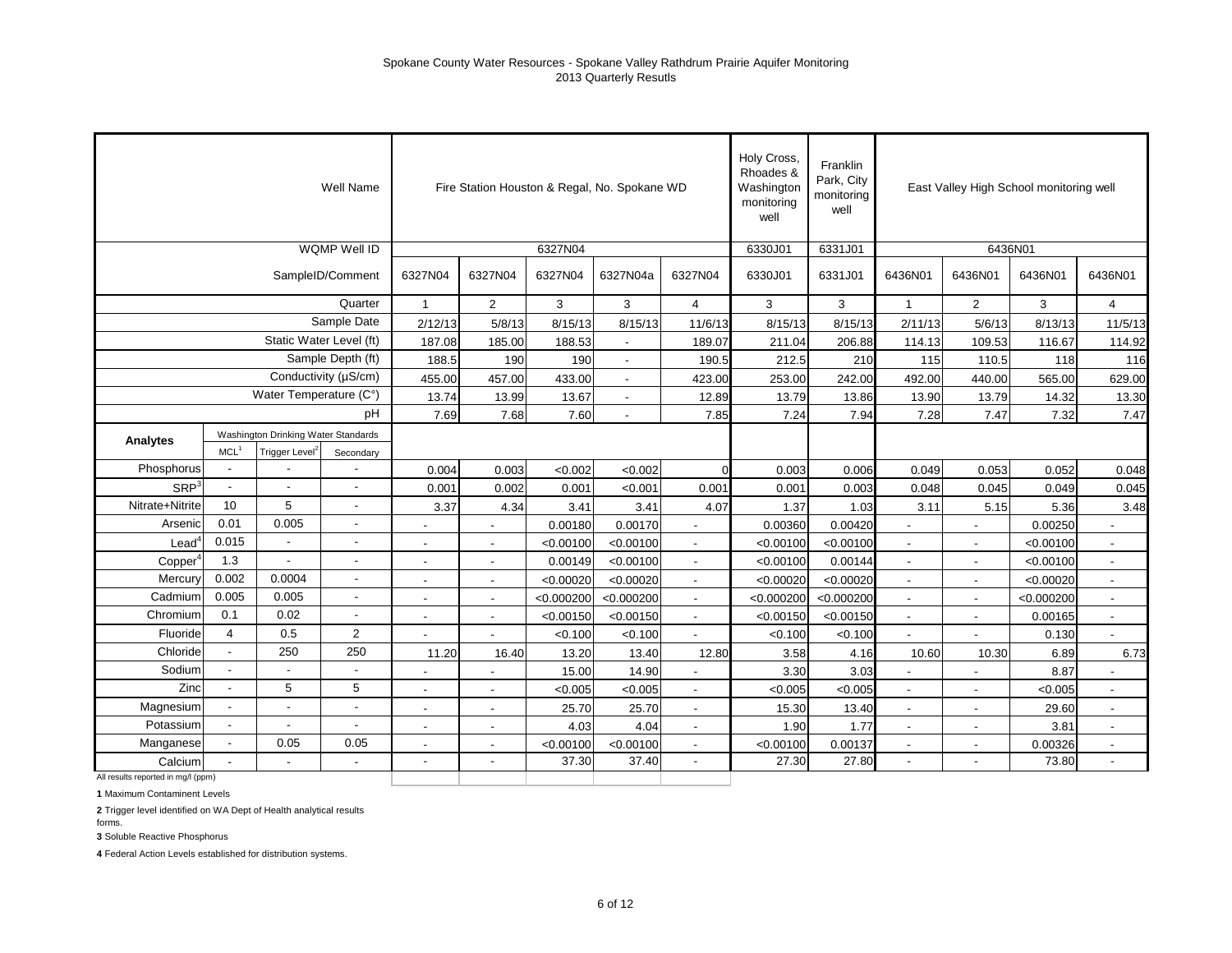|                     |                          |                                     | Well Name                |                          |                          |            | Idaho Road 1000 ft south of Trent, monitoring well |                          |                          |                          | Idaho Road 300 ft south of pipeline, monitoring<br>well |                          |                          |                          | Idaho Road - East Farms monitoring well at CID11 |                          |
|---------------------|--------------------------|-------------------------------------|--------------------------|--------------------------|--------------------------|------------|----------------------------------------------------|--------------------------|--------------------------|--------------------------|---------------------------------------------------------|--------------------------|--------------------------|--------------------------|--------------------------------------------------|--------------------------|
|                     |                          |                                     | WQMP Well ID             |                          |                          | 6524R01    |                                                    |                          |                          | 6525R01                  |                                                         |                          |                          |                          | 6631M07                                          |                          |
|                     |                          |                                     | SampleID/Comment         | 6524R01                  | 6524R01                  | 6524R01    | 6524R01a                                           | 6524R01                  | 6525R01                  | 6525R01                  | 6525R01                                                 | 6525R01                  | 6631M07                  | 6631M07                  | 6631M07                                          | 6331M07                  |
|                     |                          |                                     | Quarter                  | $\mathbf{1}$             | 2                        | 3          | 3                                                  | $\overline{4}$           | $\overline{1}$           | $\overline{2}$           | 3                                                       | $\overline{4}$           | $\overline{1}$           | $\overline{2}$           | 3                                                | $\overline{4}$           |
|                     |                          |                                     | Sample Date              | 2/11/13                  | 5/6/13                   | 8/12/13    | 8/12/13                                            | 11/5/13                  | 2/11/13                  | 5/6/13                   | 8/12/13                                                 | 11/5/13                  | 2/11/13                  | 5/6/13                   | 8/12/13                                          | 11/5/13                  |
|                     |                          |                                     | Static Water Level (ft)  | 122.83                   | 120.61                   | 123.42     |                                                    | 122.54                   | 101.25                   | 98.87                    | 101.75                                                  | 100.85                   | 112.41                   | 109.95                   | 112.91                                           | 111.92                   |
|                     |                          |                                     | Sample Depth (ft)        | 124                      | 122                      | 125        | $\overline{\phantom{a}}$                           | 124                      | 102                      | 100                      | 103                                                     | 102                      | 113.5                    | 112                      | 114                                              | 113                      |
|                     |                          |                                     | Conductivity (µS/cm)     | 312.00                   | 312.00                   | 243.00     |                                                    | 304.00                   | 314.00                   | 305.00                   | 306.00                                                  | 310.00                   | 269.00                   | 267.00                   | 270.00                                           | 276.00                   |
|                     |                          | Water Temperature (C°)              |                          | 12.59                    | 12.07                    | 11.64      | $\overline{\phantom{a}}$                           | 11.50                    | 11.30                    | 12.34                    | 11.36                                                   | 10.47                    | 14.24                    | 15.30                    | 14.80                                            | 13.68                    |
|                     |                          |                                     | pH                       | 7.70                     | 7.79                     | 7.63       |                                                    | 7.94                     | 7.62                     | 7.89                     | 7.68                                                    | 7.96                     | 7.93                     | 7.85                     | 6.92                                             | 8.08                     |
|                     |                          | Washington Drinking Water Standards |                          |                          |                          |            |                                                    |                          |                          |                          |                                                         |                          |                          |                          |                                                  |                          |
| Analytes            | MCL <sup>1</sup>         | Trigger Level <sup>:</sup>          | Secondary                |                          |                          |            |                                                    |                          |                          |                          |                                                         |                          |                          |                          |                                                  |                          |
| Phosphorus          | $\overline{\phantom{a}}$ |                                     |                          | 0.005                    | 0.005                    | 0.004      | 0.004                                              | 0.003                    | 0.004                    | 0.003                    | 0.005                                                   | 0.002                    | 0.006                    | 0.005                    | 0.005                                            | 0.005                    |
| SRP <sup>3</sup>    | ÷,                       | $\overline{\phantom{a}}$            | Ĭ.                       | 0.003                    | 0.004                    | 0.002      | 0.002                                              | 0.002                    | 0.002                    | 0.003                    | 0.001                                                   | 0.001                    | 0.004                    | 0.005                    | 0.003                                            | 0.003                    |
| Nitrate+Nitrite     | 10                       | 5                                   | $\overline{\phantom{a}}$ | 2.56                     | 2.95                     | 2.32       | 2.32                                               | 2.57                     | 1.41                     | 1.370                    | 1.310                                                   | 1.300                    | 1.53                     | 1.77                     | 1.81                                             | 1.72                     |
| Arsenic             | 0.01                     | 0.005                               | $\overline{\phantom{a}}$ |                          |                          | 0.00300    | 0.00270                                            | $\overline{\phantom{a}}$ |                          | $\blacksquare$           | 0.00220                                                 | $\blacksquare$           | $\blacksquare$           | $\overline{a}$           | 0.00490                                          | $\sim$                   |
| Lead <sup>4</sup>   | 0.015                    | $\overline{a}$                      | $\overline{a}$           |                          |                          | < 0.00100  | < 0.00100                                          | $\blacksquare$           | $\overline{\phantom{a}}$ | $\blacksquare$           | < 0.00100                                               |                          | $\overline{\phantom{a}}$ |                          | < 0.00100                                        | $\blacksquare$           |
| Copper <sup>4</sup> | 1.3                      | $\overline{a}$                      |                          |                          |                          | < 0.00100  | < 0.00100                                          | $\blacksquare$           | $\overline{\phantom{a}}$ | $\blacksquare$           | < 0.00100                                               | $\overline{\phantom{a}}$ | $\blacksquare$           |                          | < 0.00100                                        | $\blacksquare$           |
| Mercury             | 0.002                    | 0.0004                              | $\blacksquare$           | $\overline{\phantom{a}}$ | $\sim$                   | < 0.00020  | < 0.00020                                          | $\sim$                   | $\sim$                   | $\sim$                   | < 0.00020                                               | $\sim$                   | $\overline{\phantom{a}}$ | $\overline{\phantom{a}}$ | < 0.00020                                        | $\overline{\phantom{a}}$ |
| Cadmium             | 0.005                    | 0.005                               | $\overline{a}$           |                          | $\sim$                   | < 0.000200 | < 0.000200                                         | $\overline{a}$           | $\sim$                   | $\overline{\phantom{a}}$ | < 0.000200                                              | $\overline{\phantom{a}}$ | $\blacksquare$           | $\overline{\phantom{a}}$ | < 0.000200                                       | $\mathbf{r}$             |
| Chromium            | 0.1                      | 0.02                                | $\overline{\phantom{a}}$ |                          |                          | < 0.00150  | < 0.00150                                          | $\blacksquare$           | $\blacksquare$           | $\blacksquare$           | < 0.00150                                               | $\blacksquare$           | $\blacksquare$           | $\blacksquare$           | < 0.00150                                        | $\blacksquare$           |
| Fluoride            | $\overline{4}$           | 0.5                                 | $\overline{2}$           |                          |                          | < 0.100    | < 0.100                                            | $\blacksquare$           |                          |                          | 0.110                                                   |                          | $\blacksquare$           | $\blacksquare$           | < 0.100                                          |                          |
| Chloride            | $\blacksquare$           | 250                                 | 250                      | 3.32                     | 3.21                     | 2.81       | 2.81                                               | 3.07                     | 1.96                     | 2.29                     | 1.94                                                    | 1.98                     | 3.85                     | 3.97                     | 4.11                                             | 3.90                     |
| Sodium              | ÷,                       | $\overline{\phantom{a}}$            |                          |                          |                          | 3.40       | 3.37                                               |                          |                          |                          | 3.08                                                    |                          | $\blacksquare$           |                          | 2.99                                             |                          |
| Zinc                | $\overline{\phantom{a}}$ | 5                                   | 5                        |                          |                          | < 0.005    | < 0.005                                            | $\blacksquare$           | $\overline{\phantom{a}}$ | $\blacksquare$           | < 0.005                                                 | $\overline{\phantom{a}}$ | $\overline{\phantom{a}}$ |                          | < 0.005                                          | $\blacksquare$           |
| Magnesium           |                          | $\overline{\phantom{a}}$            | $\overline{\phantom{a}}$ | $\sim$                   | $\overline{a}$           | 15.10      | 15.00                                              | $\blacksquare$           | $\sim$                   | $\blacksquare$           | 18.30                                                   | $\sim$                   | $\blacksquare$           | $\overline{\phantom{a}}$ | 14.50                                            | $\sim$                   |
| Potassium           | $\overline{\phantom{a}}$ | $\blacksquare$                      | Ĭ.                       |                          | $\overline{\phantom{a}}$ | 2.06       | 2.04                                               | $\blacksquare$           | $\blacksquare$           | $\overline{\phantom{a}}$ | 2.06                                                    | $\sim$                   | $\blacksquare$           | $\overline{\phantom{a}}$ | 2.21                                             | $\mathbf{r}$             |
| Manganese           | $\overline{\phantom{a}}$ | 0.05                                | 0.05                     |                          |                          | < 0.00100  | < 0.00100                                          | $\overline{a}$           | $\overline{\phantom{a}}$ | $\blacksquare$           | < 0.00100                                               | $\overline{\phantom{a}}$ | $\overline{\phantom{a}}$ |                          | < 0.00100                                        | $\mathbf{r}$             |
| Calcium             |                          |                                     |                          |                          |                          | 37.30      | 37.00                                              | $\blacksquare$           |                          |                          | 36.60                                                   | $\overline{a}$           |                          |                          | 32.80                                            | $\mathbf{r}$             |

All results reported in mg/l (ppm)

**1** Maximum Contaminent Levels

**2** Trigger level identified on WA Dept of Health analytical results

forms. **3** Soluble Reactive Phosphorus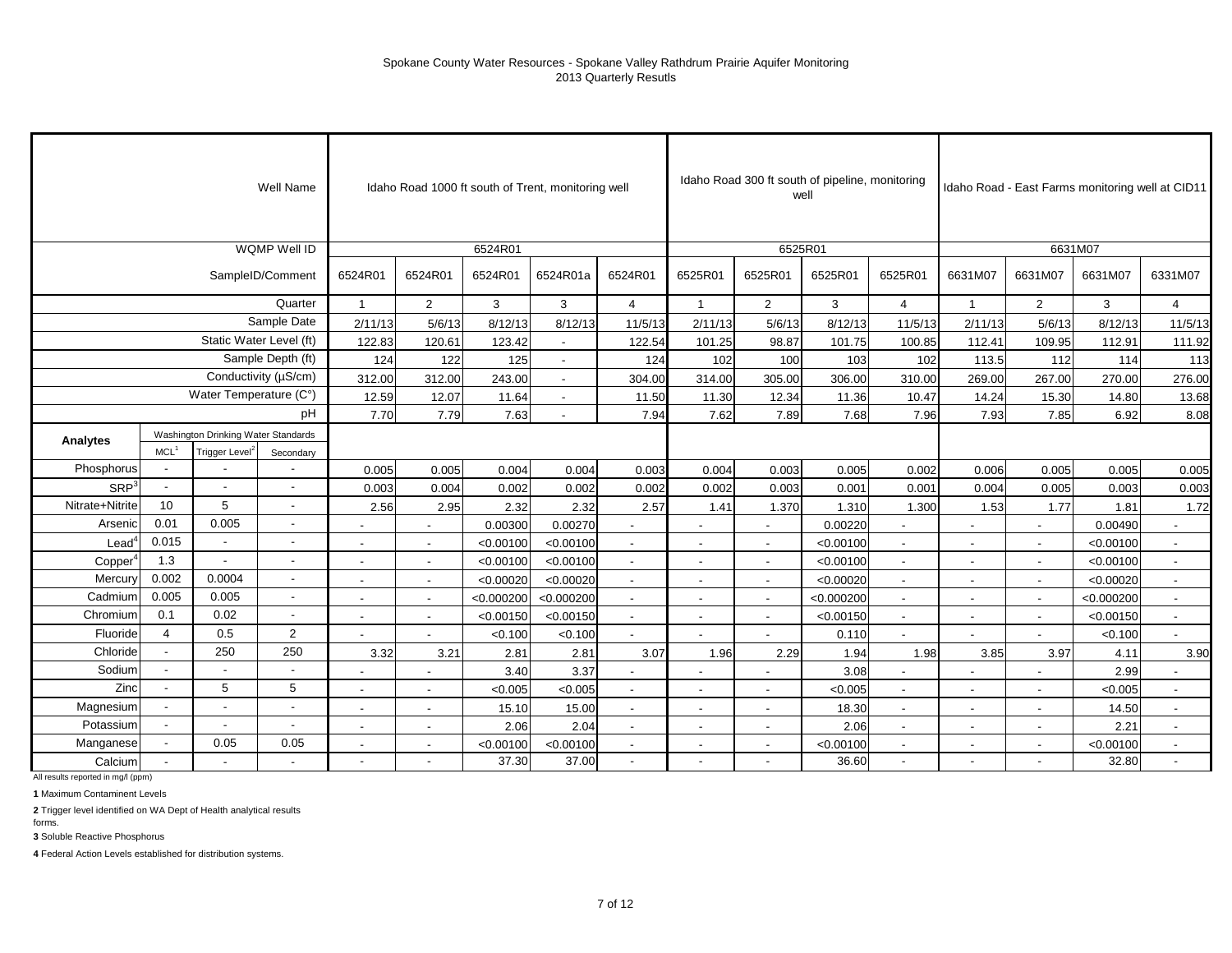|                   |                                                                                                    |                          | Well Name                | I.E. COLD<br><b>STORAGE</b> | CITY of<br>SPOKANE-<br>Nevada | ORCHARD AVE IRRIG<br>DIST, Site 1 |            |                          |                          | CITY of SPOKANE-Ray      |                          |                          |                          | E. SPKN WD, Site 1 |                          |
|-------------------|----------------------------------------------------------------------------------------------------|--------------------------|--------------------------|-----------------------------|-------------------------------|-----------------------------------|------------|--------------------------|--------------------------|--------------------------|--------------------------|--------------------------|--------------------------|--------------------|--------------------------|
|                   |                                                                                                    |                          | <b>WQMP Well ID</b>      | 5213B01                     | 5308A02                       | 5312H01                           |            |                          |                          | 5322F01                  |                          |                          |                          | 5324G01            |                          |
|                   |                                                                                                    |                          | SampleID/Comment         | 5213B01                     | 5308A02                       | 5312H01                           | 5312H01    | 5322F01                  | 5322F01                  | 5322F01                  | 5322F01                  | 5324G01                  | 5324G01                  | 5324G01            | 5324G01                  |
|                   |                                                                                                    |                          | Quarter                  | 3                           | 3                             | $\overline{2}$                    | 3          | $\mathbf{1}$             | $\overline{2}$           | 3                        | $\overline{4}$           | $\overline{1}$           | $\overline{2}$           | 3                  | $\overline{4}$           |
|                   |                                                                                                    |                          | Sample Date              | 7/30/13                     | 7/30/13                       | 5/7/13                            | 7/30/13    | 1/29/13                  | 5/7/13                   | 7/30/13                  | 10/29/13                 | 1/29/13                  | 5/8/13                   | 7/30/13            | 10/29/13                 |
|                   |                                                                                                    |                          | Static Water Level (ft)  | $\blacksquare$              | $\blacksquare$                | $\blacksquare$                    |            | $\blacksquare$           |                          | $\sim$                   |                          |                          | $\blacksquare$           |                    | $\blacksquare$           |
|                   |                                                                                                    |                          | Sample Depth (ft)        | $\overline{a}$              |                               |                                   |            | $\blacksquare$           |                          | $\overline{\phantom{a}}$ | $\blacksquare$           |                          |                          |                    | $\overline{\phantom{0}}$ |
|                   |                                                                                                    |                          | Conductivity (µS/cm)     | 320.00                      | 218.00                        | 296.00                            | 299.00     | 487                      | 398                      | 416                      | 465                      | 492                      | 450.00                   | 471.00             | 471.00                   |
|                   |                                                                                                    | Water Temperature (C°)   |                          | 13.36                       | 11.54                         | 10.33                             | 10.58      | 11.84                    | 11.64                    | 11.97                    | 11.48                    | 11.16                    | 11.15                    | 11.29              | 10.94                    |
|                   | pH                                                                                                 |                          |                          | 7.71                        | 7.94                          | 7.96                              | 7.86       | 6.31                     | 7.55                     | 7.54                     | 7.17                     | 6.98                     | 7.54                     | 7.53               | 7.45                     |
| Analytes          |                                                                                                    |                          |                          |                             |                               |                                   |            |                          |                          |                          |                          |                          |                          |                    |                          |
|                   | Washington Drinking Water Standards<br>MCL <sup>1</sup><br>Trigger Level <sup>2</sup><br>Secondary |                          |                          |                             |                               |                                   |            |                          |                          |                          |                          |                          |                          |                    |                          |
| Phosphorus        |                                                                                                    |                          |                          | 0.008                       | 0.004                         | 0.018                             | 0.015      | 0.0233969                | 0.022                    | 0.0181082                | 0.024                    | 0.020                    | 0.019                    | 0.019              | 0.021                    |
| SRP <sup>3</sup>  | $\sim$                                                                                             | $\overline{a}$           |                          | 0.007                       | 0.003                         | 0.017                             | 0.014      | 0.0230672                | 0.021                    | 0.0177378                | 0.023                    | 0.020                    | 0.018                    | 0.019              | 0.021                    |
| Nitrate+Nitrite   | 10                                                                                                 | 5                        | $\blacksquare$           | 2.05                        | 1.06                          | 1.88                              | 2.25       | 4.03                     | 3.13                     | 3.68                     | 3.9                      | 3.77                     | 3.94                     | 4.25               | 3.66                     |
| Arsenic           | 0.01                                                                                               | 0.005                    | $\blacksquare$           | < 0.001                     | 0.00270                       | 0.00550                           | 0.00480    |                          |                          | 0.0048                   | $\overline{a}$           | $\overline{\phantom{a}}$ |                          | 0.00420            | $\overline{a}$           |
| $\textsf{Lead}^4$ | 0.015                                                                                              |                          |                          | < 0.00100                   | < 0.00100                     | < 0.00100                         | < 0.00100  | $\overline{\phantom{a}}$ |                          | < 0.00100                | $\overline{a}$           | $\overline{\phantom{a}}$ | $\overline{\phantom{a}}$ | < 0.00100          | $\overline{a}$           |
| Copper            | 1.3                                                                                                | $\overline{\phantom{a}}$ |                          | 0.00135                     | 0.00257                       | 0.00100                           | < 0.00100  | $\blacksquare$           |                          | 0.00821                  | $\blacksquare$           | $\blacksquare$           |                          | 0.00211            | $\blacksquare$           |
| Mercury           | 0.002                                                                                              | 0.0004                   |                          | < 0.00020                   | < 0.00020                     | < 0.00020                         | < 0.00020  | $\overline{\phantom{a}}$ | $\overline{\phantom{a}}$ | < 0.00020                | $\overline{\phantom{a}}$ | $\overline{\phantom{a}}$ | $\overline{\phantom{a}}$ | < 0.00020          | $\sim$                   |
| Cadmium           | 0.005                                                                                              | 0.005                    | $\overline{\phantom{a}}$ | < 0.000200                  | < 0.000200                    | < 0.000200                        | < 0.000200 | $\overline{\phantom{a}}$ | $\blacksquare$           | < 0.000200               | $\blacksquare$           | $\blacksquare$           | $\blacksquare$           | < 0.000200         | $\overline{\phantom{a}}$ |
| Chromium          | 0.1                                                                                                | 0.02                     | $\overline{\phantom{a}}$ | 0.00581                     | < 0.00150                     | $\blacksquare$                    | < 0.00150  | $\sim$                   | $\sim$                   | < 0.00150                | $\blacksquare$           | $\blacksquare$           | $\blacksquare$           | < 0.00150          | $\blacksquare$           |
| Fluoride          | $\overline{4}$                                                                                     | 0.5                      | $\overline{2}$           | 0.110                       | < 0.100                       |                                   | 0.100      |                          |                          | 0.170                    |                          |                          |                          | 0.100              |                          |
| Chloride          | $\overline{\phantom{a}}$                                                                           | 250                      | 250                      | 19.90                       | 4.13                          | 4.45                              | 4.51       | 19.5                     | 14.7                     | 15.8                     | 18                       | 15.90                    | 15.70                    | 17.00              | 15.40                    |
| Sodium            |                                                                                                    |                          |                          | 7.64                        | 2.73                          |                                   | 4.15       |                          |                          | 9.04                     | L,                       |                          |                          | 10.20              |                          |
| Zinc              | $\overline{a}$                                                                                     | 5                        | 5                        | < 0.005                     | 0.01                          | 0.01                              | 0.01       |                          |                          | 0.01670                  | $\overline{\phantom{a}}$ |                          |                          | 0.01410            |                          |
| Magnesium         |                                                                                                    | $\overline{\phantom{a}}$ |                          | 11.70                       | 9.17                          | $\overline{\phantom{a}}$          | 13.30      | $\sim$                   | $\sim$                   | 16.7                     | $\overline{\phantom{a}}$ | $\blacksquare$           | $\blacksquare$           | 20.30              | $\overline{\phantom{a}}$ |
| Potassium         | $\sim$                                                                                             | $\blacksquare$           |                          | 2.38                        | 1.55                          | $\blacksquare$                    | 2.10       | $\overline{\phantom{a}}$ |                          | 2.89                     | $\overline{\phantom{a}}$ | $\blacksquare$           | $\blacksquare$           | 3.50               | $\blacksquare$           |
| Manganese         |                                                                                                    | 0.05                     | 0.05                     | < 0.00100                   | < 0.00100                     | $\overline{a}$                    | < 0.00100  | $\mathbf{r}$             |                          | < 0.00100                | $\blacksquare$           | $\overline{\phantom{a}}$ | $\overline{\phantom{a}}$ | < 0.00100          | $\mathbf{r}$             |
| Calcium           |                                                                                                    |                          |                          | 35.60                       | 25.50                         | $\blacksquare$                    | 36.30      |                          |                          | 51.2                     | $\overline{\phantom{a}}$ |                          |                          | 60.90              | $\overline{\phantom{a}}$ |

All results reported in mg/l (ppm)

**1** Maximum Contaminent Levels

**2** Trigger level identified on WA Dept of Health analytical results

forms. **3** Soluble Reactive Phosphorus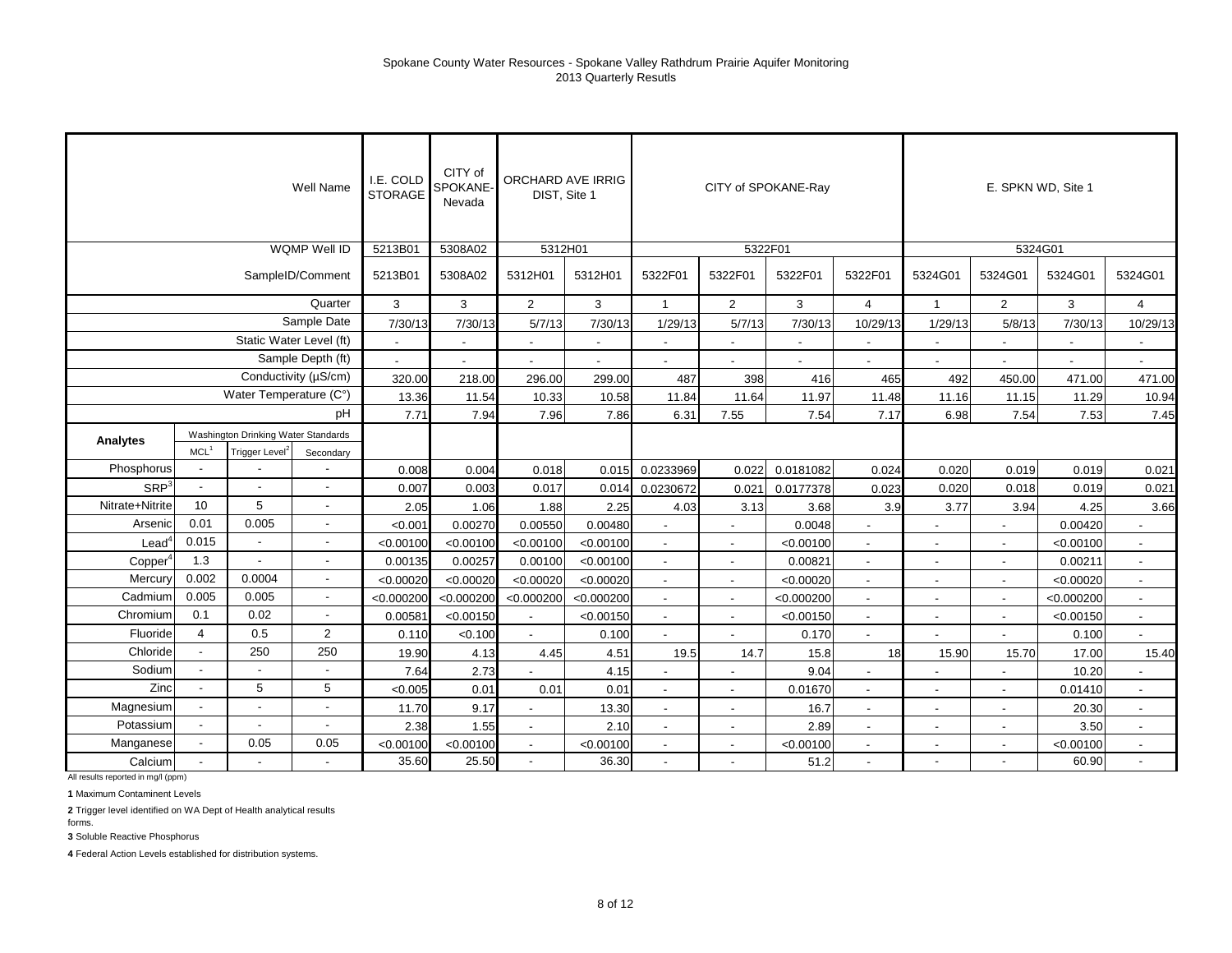|                  |                          |                                     | Well Name                |                          |                          | PASADENA PARK #2 |                          |                          | Orchard Ave Irrig Dist Site 2 |                          | <b>MODERN</b><br><b>ELECT</b><br><b>WATER</b><br>Site 6 | Mission<br>Well,<br><b>LIBERTY</b><br>LAKE<br><b>SEWER</b><br><b>DIST</b> |                          |                          | 6th & Havana monitoring well (MW-2) |                          |
|------------------|--------------------------|-------------------------------------|--------------------------|--------------------------|--------------------------|------------------|--------------------------|--------------------------|-------------------------------|--------------------------|---------------------------------------------------------|---------------------------------------------------------------------------|--------------------------|--------------------------|-------------------------------------|--------------------------|
|                  |                          |                                     | <b>WQMP Well ID</b>      |                          | 5405K01                  |                  |                          |                          | 5407C01                       |                          | 5408N01                                                 | 5515C01                                                                   |                          | 5323E01                  |                                     |                          |
|                  |                          |                                     | SampleID/Comment         | 5405K01                  | 5405K01                  | 5405K01          | 5405K01                  | 5407C01                  | 5407C01                       | 5407C01                  | 5408N01                                                 | 5515C01                                                                   | 5323E01                  | 5323E01                  | 5323E01                             | 5323E01                  |
|                  |                          |                                     | Quarter                  | $\mathbf{1}$             | $\overline{2}$           | 3                | $\overline{4}$           | $\mathbf{1}$             | 3                             | $\overline{4}$           | 3                                                       | 3                                                                         | $\overline{1}$           | $\mathbf{2}$             | 3                                   | $\overline{4}$           |
|                  |                          |                                     | Sample Date              | 1/29/13                  | 5/6/13                   | 7/30/13          | 10/29/13                 | 1/29/13                  | 7/30/13                       | 10/29/13                 | 7/30/13                                                 | 7/30/13                                                                   | 2/12/13                  | 5/8/13                   | 8/14/13                             | 11/6/13                  |
|                  |                          | Static Water Level (ft)             |                          | $\blacksquare$           | $\blacksquare$           | $\blacksquare$   |                          | $\blacksquare$           | $\blacksquare$                |                          | $\blacksquare$                                          | $\blacksquare$                                                            | 49.82                    | 45.54                    | 52.94                               | 51.25                    |
|                  |                          |                                     | Sample Depth (ft)        | $\overline{a}$           |                          |                  |                          |                          |                               |                          |                                                         |                                                                           | 51                       | 47                       | 54                                  | 52.5                     |
|                  |                          |                                     | Conductivity (µS/cm)     | 213.00                   | 179.00                   | 195.00           | 206.00                   | 298.00                   | 315.00                        | 301.00                   | 254.00                                                  | 266.00                                                                    | 391.00                   | 330.00                   | 386.00                              | 388.00                   |
|                  |                          | Water Temperature (C°)              |                          | 10.97                    | 10.10                    | 9.59             | 10.42                    | 11.19                    | 11.45                         | 10.34                    | 11.11                                                   | 11.49                                                                     | 12.50                    | 13.44                    | 14.04                               | 12.40                    |
|                  |                          |                                     | pH                       | 6.63                     | 7.20                     | 7.51             | 7.55                     | 6.81                     | 7.85                          | 7.90                     | 7.99                                                    | 7.82                                                                      | 7.66                     | 7.54                     | 7.59                                | 7.71                     |
| Analytes         |                          | Washington Drinking Water Standards |                          |                          |                          |                  |                          |                          |                               |                          |                                                         |                                                                           |                          |                          |                                     |                          |
|                  | MCL <sup>1</sup>         | Trigger Level                       | Secondary                |                          |                          |                  |                          |                          |                               |                          |                                                         |                                                                           |                          |                          |                                     |                          |
| Phosphorus       |                          |                                     |                          | 0.006                    | 0.007                    | 0.006            | 0.008                    | 0.016                    | 0.014                         | 0.017                    | 0.004                                                   | 0.010                                                                     | 0.015                    | 0.014                    | 0.012                               | 0.013                    |
| SRP <sup>3</sup> | $\overline{\phantom{a}}$ |                                     |                          | 0.006                    | 0.006                    | 0.006            | 0.007                    | 0.014                    | 0.013                         | 0.015                    | 0.003                                                   | 0.008                                                                     | 0.012                    | 0.012                    | 0.011                               | 0.012                    |
| Nitrate+Nitrite  | 10                       | 5                                   | $\sim$                   | 1.63                     | 1.42                     | 1.54             | 1.130                    | 0.30                     | 2.08                          | 2.00                     | 1.35                                                    | 1.86                                                                      | 2.73                     | 2.58                     | 3.15                                | 2.99                     |
| Arsenic          | 0.01                     | 0.005                               | $\overline{\phantom{a}}$ |                          | $\overline{\phantom{a}}$ | 0.001            |                          | $\overline{a}$           | 0.00450                       | $\blacksquare$           | 0.00230                                                 | 0.003                                                                     |                          |                          | 0.00390                             |                          |
| $\text{Lead}^4$  | 0.015                    | $\sim$                              |                          | $\blacksquare$           | $\overline{\phantom{a}}$ | < 0.00100        |                          | $\blacksquare$           | < 0.00100                     |                          | < 0.00100                                               | < 0.00100                                                                 | $\overline{a}$           |                          | < 0.00100                           | $\overline{\phantom{a}}$ |
| Copper           | 1.3                      |                                     |                          | $\overline{\phantom{a}}$ | $\overline{\phantom{a}}$ | 0.00201          |                          | $\overline{\phantom{a}}$ | < 0.00100                     | $\overline{\phantom{a}}$ | < 0.00100                                               | < 0.00100                                                                 | $\overline{\phantom{a}}$ |                          | 0.00112                             | $\overline{\phantom{a}}$ |
| Mercury          | 0.002                    | 0.0004                              | $\overline{\phantom{a}}$ | $\overline{\phantom{a}}$ | $\sim$                   | 0.0002           | $\sim$                   | $\sim$                   | < 0.00020                     | $\overline{\phantom{a}}$ | < 0.00020                                               | < 0.00020                                                                 | $\overline{\phantom{a}}$ | $\overline{\phantom{a}}$ | < 0.00020                           | $\overline{\phantom{a}}$ |
| Cadmium          | 0.005                    | 0.005                               | $\overline{\phantom{a}}$ | $\blacksquare$           | $\blacksquare$           | < 0.000200       |                          | $\blacksquare$           | < 0.000200                    | $\sim$                   | < 0.000200                                              | < 0.000200                                                                | $\overline{a}$           | $\overline{\phantom{a}}$ | < 0.000200                          | $\blacksquare$           |
| Chromium         | 0.1                      | 0.02                                | $\overline{\phantom{a}}$ | $\blacksquare$           | $\blacksquare$           | < 0.00150        | $\sim$                   | $\blacksquare$           | < 0.00150                     | $\overline{\phantom{a}}$ | < 0.00150                                               | < 0.00150                                                                 | $\blacksquare$           |                          | < 0.00150                           | $\overline{\phantom{a}}$ |
| Fluoride         | $\overline{4}$           | 0.5                                 | $\overline{c}$           |                          |                          | < 0.100          |                          | $\blacksquare$           | 0.110                         | $\blacksquare$           | 0.100                                                   | 0.110                                                                     |                          |                          | < 0.100                             |                          |
| Chloride         | $\overline{\phantom{a}}$ | 250                                 | 250                      | 4.25                     | 3.83                     | 4.15             | 7.36                     | 4.51                     | 4.74                          | 4.11                     | 3.48                                                    | 4.77                                                                      | 11.90                    | 11.10                    | 12.70                               | 12.10                    |
| Sodium           | $\overline{a}$           |                                     |                          |                          |                          | 3.84             |                          |                          | 4.57                          |                          | 2.98                                                    | 5.06                                                                      |                          |                          | 7.65                                |                          |
| Zinc             |                          | 5                                   | 5                        | $\blacksquare$           |                          | < 0.005          |                          | $\overline{\phantom{a}}$ | < 0.005                       | $\overline{\phantom{a}}$ | < 0.005                                                 | 0.00510                                                                   | $\overline{a}$           |                          | < 0.005                             |                          |
| Magnesium        |                          | $\blacksquare$                      | $\blacksquare$           | $\overline{\phantom{a}}$ | $\blacksquare$           | 7.39             | $\overline{\phantom{a}}$ | $\overline{\phantom{a}}$ | 15.70                         | $\overline{\phantom{a}}$ | 13.20                                                   | 10.80                                                                     | $\overline{a}$           |                          | 15.20                               | $\sim$                   |
| Potassium        |                          | $\blacksquare$                      | $\sim$                   | $\overline{a}$           | $\overline{\phantom{a}}$ | 1.96             |                          | $\blacksquare$           | 2.30                          | $\blacksquare$           | 1.88                                                    | 2.02                                                                      | L.                       |                          | 2.64                                | $\blacksquare$           |
| Manganese        |                          | 0.05                                | 0.05                     |                          | $\overline{a}$           | < 0.00100        |                          | $\overline{a}$           | < 0.00100                     | $\overline{\phantom{a}}$ | < 0.00100                                               | < 0.00100                                                                 | $\overline{a}$           |                          | < 0.00100                           | $\overline{\phantom{a}}$ |
| Calcium          |                          |                                     |                          | $\overline{a}$           |                          | 22.90            |                          |                          | 39.70                         | $\sim$                   | 30.10                                                   | 33.90                                                                     | $\sim$                   |                          | 45.20                               | $\overline{a}$           |

All results reported in mg/l (ppm)

**1** Maximum Contaminent Levels

**2** Trigger level identified on WA Dept of Health analytical results

forms. **3** Soluble Reactive Phosphorus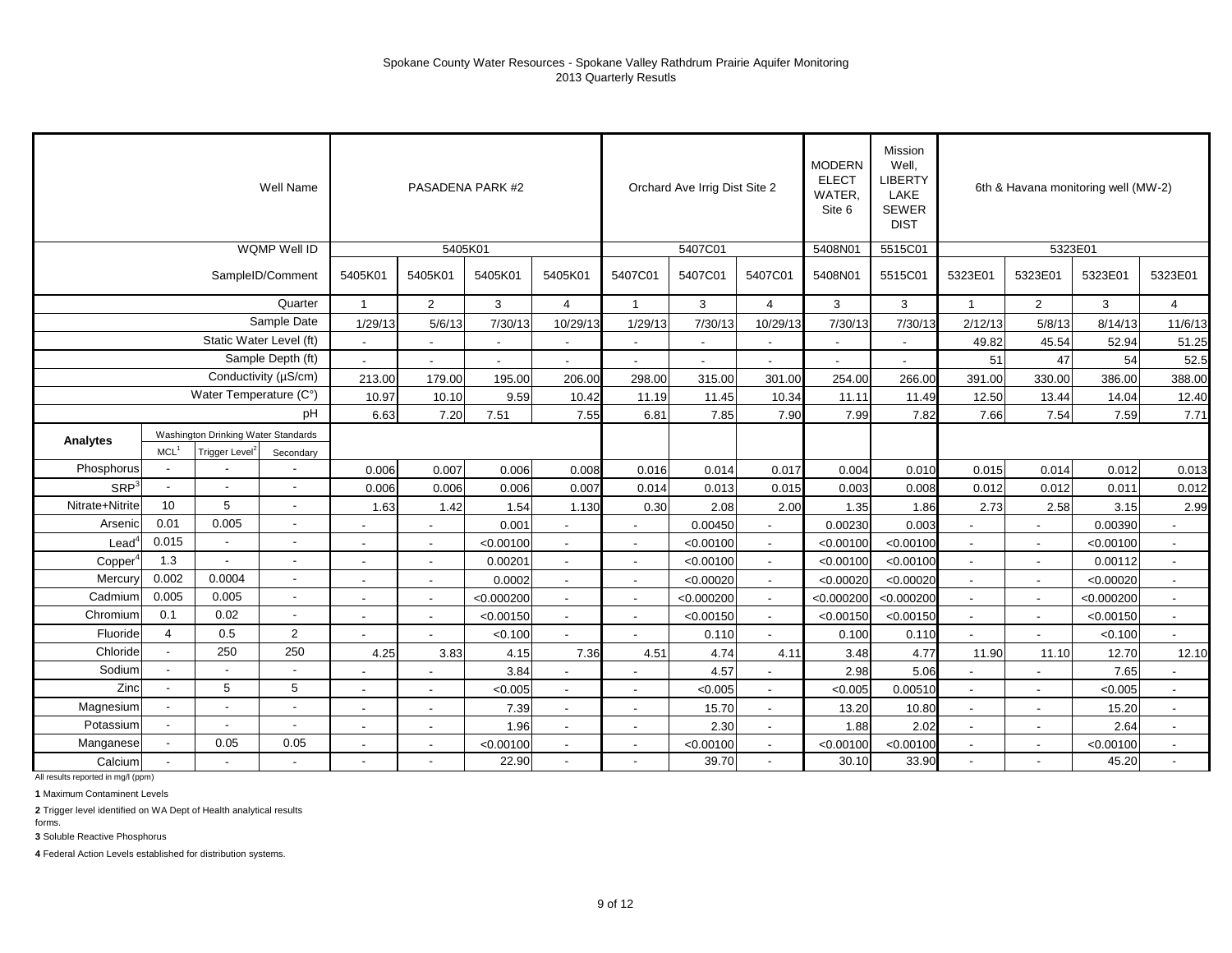|                   |                  |                                     | Well Name                |                          |                          | Spokane Co Water Dist #3, Site 2-5, 26th & Vercler |            |                          |                          |                          | CONSOLID<br><b>ATED</b><br><b>IRRIG DIST</b><br>19, Site 2A | Spokane<br>Fish<br>Hatchery<br>well | <b>WHITWOR</b><br><b>TH WATER</b><br>DIST. #2,<br>Well 2A | <b>NORTH</b><br>SPOKANE<br>IRRIG.<br>DIST. #4,<br>Site 4 | CONS.<br><b>IRRIG DIST</b><br>19, Site<br>11B | <b>MODERN</b><br><b>ELECT</b><br>WATER,<br>Site 11 |
|-------------------|------------------|-------------------------------------|--------------------------|--------------------------|--------------------------|----------------------------------------------------|------------|--------------------------|--------------------------|--------------------------|-------------------------------------------------------------|-------------------------------------|-----------------------------------------------------------|----------------------------------------------------------|-----------------------------------------------|----------------------------------------------------|
|                   |                  |                                     | WQMP Well ID             |                          |                          |                                                    | 5427L01    |                          |                          |                          | 5518R01                                                     | 6211K01                             | 6320D01                                                   | 6328H01                                                  | 6631M04                                       | 5415E03                                            |
|                   |                  |                                     | SampleID/Comment         | 5427L01                  | 5427L01a                 | 5427L01                                            | 5427L01    | 5427L01a                 | 5427L01                  | 5427L01a                 | 5518R01                                                     | 6211K01                             | 6320D01                                                   | 6328H01                                                  | 6631M04                                       | 5415E03                                            |
|                   |                  |                                     | Quarter                  | $\mathbf{1}$             | $\mathbf{1}$             | 2                                                  | 3          | 3                        | $\overline{4}$           | $\overline{4}$           | 3                                                           | 3                                   | 3                                                         | 3                                                        | 3                                             | 3                                                  |
|                   |                  |                                     | Sample Date              | 1/29/13                  | 1/29/13                  | 5/6/13                                             | 7/30/13    | 7/30/13                  | 10/29/13                 | 10/29/13                 | 7/30/13                                                     | 8/15/13                             | 8/15/13                                                   | 8/15/13                                                  | 8/12/13                                       | 7/30/13                                            |
|                   |                  | Static Water Level (ft)             |                          |                          | $\overline{\phantom{a}}$ |                                                    |            | $\blacksquare$           | $\overline{\phantom{a}}$ |                          | $\blacksquare$                                              |                                     |                                                           |                                                          |                                               |                                                    |
|                   |                  |                                     | Sample Depth (ft)        |                          |                          |                                                    |            | $\overline{\phantom{a}}$ |                          | $\overline{\phantom{a}}$ |                                                             |                                     |                                                           |                                                          |                                               |                                                    |
|                   |                  |                                     | Conductivity (µS/cm)     | 444.00                   | $\sim$                   | 398.00                                             | 415.00     | $\overline{\phantom{a}}$ | 410.00                   |                          | 163.00                                                      | 297.00                              | 247.00                                                    | 241.00                                                   | 253.00                                        | 216.00                                             |
|                   |                  | Water Temperature (C°)              |                          | 8.51                     |                          | 11.74                                              | 11.74      |                          | 11.05                    |                          | 12.15                                                       | 11.12                               | 11.09                                                     | 10.61                                                    | 12.19                                         | 10.89                                              |
|                   |                  |                                     | pH                       | 6.89                     |                          | 7.80                                               | 7.67       |                          | 7.70                     |                          | 8.40                                                        | 7.90                                | 6.98                                                      | 7.85                                                     | 7.90                                          | 8.14                                               |
| Analytes          |                  | Washington Drinking Water Standards |                          |                          |                          |                                                    |            |                          |                          |                          |                                                             |                                     |                                                           |                                                          |                                               |                                                    |
|                   | MCL <sup>1</sup> | Trigger Level <sup>2</sup>          | Secondary                |                          |                          |                                                    |            |                          |                          |                          |                                                             |                                     |                                                           |                                                          |                                               |                                                    |
| Phosphorus        |                  |                                     |                          | 0.007                    | 0.006                    | 0.007                                              | 0.006      | 0.005                    | 0.008                    | 0.008                    | 0.003                                                       | 0.005                               | 0.002                                                     | 0.003                                                    | 0.005                                         | 0.004                                              |
| SRP <sup>3</sup>  |                  |                                     |                          | 0.005                    | 0.005                    | 0.005                                              | 0.004      | 0.004                    | 0.006                    | 0.006                    | 0.002                                                       | 0.004                               | 0.001                                                     | 0.002                                                    | 0.003                                         | 0.002                                              |
| Nitrate+Nitrite   | 10               | 5                                   |                          | 3.04                     | 3.08                     | 2.85                                               | 3.19       | 3.17                     | 2.60                     | 2.66                     | 0.729                                                       | 1.55                                | 1.06                                                      | 1.67                                                     | 1.60                                          | 1.110                                              |
| Arsenic           | 0.01             | 0.005                               |                          |                          |                          |                                                    | 0.00410    | 0.00370                  |                          |                          | 0.001                                                       | 0.00380                             | 0.00400                                                   | 0.00250                                                  | 0.00520                                       | 0.00350                                            |
| $\textsf{lead}^4$ | 0.015            |                                     |                          |                          |                          |                                                    | < 0.00100  | < 0.00100                | $\overline{\phantom{a}}$ |                          | < 0.00100                                                   | < 0.00100                           | < 0.00100                                                 | < 0.00100                                                | < 0.00100                                     | < 0.00100                                          |
| Copper            | 1.3              |                                     | $\overline{\phantom{a}}$ | $\overline{\phantom{a}}$ | $\overline{\phantom{a}}$ | $\blacksquare$                                     | 0.00356    | 0.00364                  | $\sim$                   | $\overline{\phantom{a}}$ | < 0.00100                                                   | < 0.00100                           | < 0.00100                                                 | 0.00132                                                  | 0.00144                                       | < 0.00100                                          |
| Mercury           | 0.002            | 0.0004                              | $\overline{\phantom{a}}$ | $\overline{\phantom{a}}$ | $\blacksquare$           | $\overline{\phantom{a}}$                           | < 0.00020  | < 0.00020                | $\overline{\phantom{a}}$ | $\overline{\phantom{a}}$ | < 0.00020                                                   | < 0.00020                           | < 0.00020                                                 | < 0.00020                                                | < 0.00020                                     | < 0.00020                                          |
| Cadmium           | 0.005            | 0.005                               |                          |                          | $\blacksquare$           | $\overline{\phantom{a}}$                           | < 0.000200 | < 0.000200               | $\overline{\phantom{a}}$ | $\sim$                   | < 0.000200                                                  | < 0.000200                          | < 0.000200                                                | < 0.000200                                               | < 0.000200                                    | < 0.000200                                         |
| Chromium          | 0.1              | 0.02                                |                          |                          | $\blacksquare$           |                                                    | < 0.00150  | < 0.00150                | $\blacksquare$           |                          | < 0.00150                                                   | < 0.00150                           | < 0.00150                                                 | < 0.00150                                                | < 0.00150                                     | < 0.00150                                          |
| Fluoride          | $\overline{4}$   | 0.5                                 | $\overline{2}$           |                          | $\blacksquare$           |                                                    | 0.120      | 0.120                    | $\blacksquare$           | $\sim$                   | < 0.100                                                     | < 0.100                             | < 0.100                                                   | < 0.100                                                  | < 0.100                                       | < 0.100                                            |
| Chloride          |                  | 250                                 | 250                      | 10.30                    | 9.47                     | 9.18                                               | 9.78       | 9.87                     | 10.20                    | 9.04                     | 3.31                                                        | 6.86                                | 3.35                                                      | 5.62                                                     | 3.95                                          | 2.81                                               |
| Sodium            |                  |                                     |                          |                          |                          |                                                    | 7.12       | 7.19                     |                          |                          | 2.49                                                        | 4.04                                | 3.07                                                      | 5.08                                                     | 2.89                                          | 2.52                                               |
| Zinc              |                  | 5                                   | 5                        | $\overline{\phantom{a}}$ | $\overline{\phantom{a}}$ |                                                    | < 0.005    | < 0.005                  | $\overline{\phantom{a}}$ |                          | < 0.005                                                     | < 0.005                             | < 0.005                                                   | < 0.005                                                  | < 0.005                                       | < 0.005                                            |
| Magnesium         |                  | $\overline{\phantom{a}}$            |                          | $\overline{\phantom{a}}$ | $\blacksquare$           |                                                    | 19.00      | 19.10                    | $\mathbf{r}$             | $\sim$                   | 5.67                                                        | 17.30                               | 14.80                                                     | 12.10                                                    | 13.70                                         | 10.60                                              |
| Potassium         |                  | $\overline{\phantom{a}}$            |                          | $\overline{\phantom{a}}$ | $\blacksquare$           | $\overline{\phantom{a}}$                           | 2.85       | 2.88                     | $\blacksquare$           | $\sim$                   | 1.29                                                        | 2.19                                | 1.87                                                      | 2.19                                                     | 2.05                                          | 1.60                                               |
| Manganese         |                  | 0.05                                | 0.05                     |                          | $\overline{\phantom{a}}$ | $\overline{\phantom{a}}$                           | < 0.00100  | < 0.00100                | $\blacksquare$           |                          | < 0.00100                                                   | < 0.00100                           | < 0.00100                                                 | < 0.00100                                                | < 0.00100                                     | < 0.00100                                          |
| Calcium           |                  |                                     |                          |                          |                          |                                                    | 51.30      | 51.60                    | $\overline{\phantom{a}}$ |                          | 22.30                                                       | 32.90                               | 26.80                                                     | 25.80                                                    | 30.40                                         | 24.50                                              |

All results reported in mg/l (ppm)

**1** Maximum Contaminent Levels

**2** Trigger level identified on WA Dept of Health analytical results

forms. **3** Soluble Reactive Phosphorus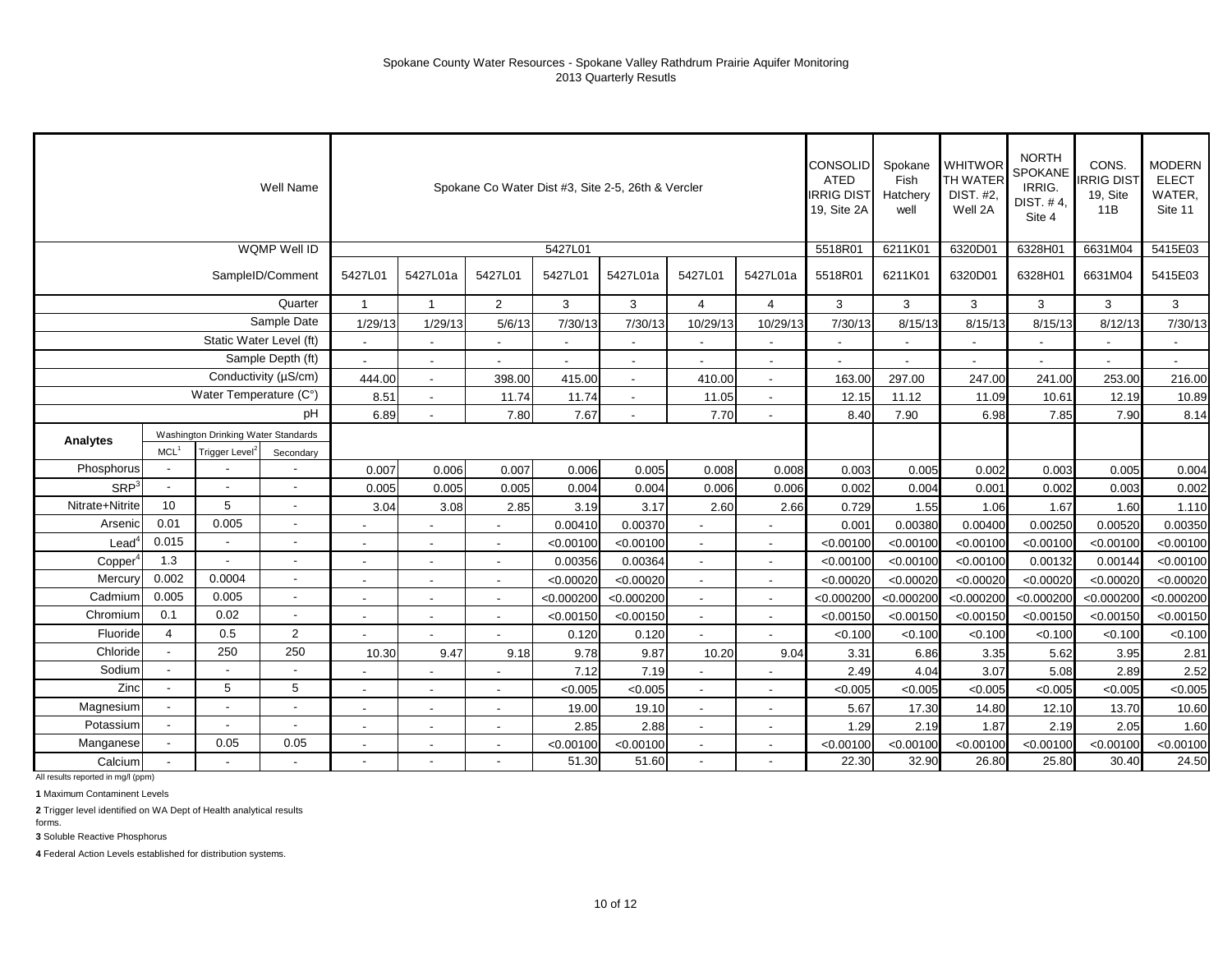|                     |                  |                                     | Well Name                | <b>VERA</b><br><b>WATER &amp;</b><br>POWER.<br>New Well 4 |                          |                          | New Balfour Park monitoring well |                          |                          |                           | SPOKANE FISH HATCHERY, GRIFFITH<br><b>SPR</b> |                | Sullivan<br>Spring         |                          |                          | <b>Three Springs</b> |                          |
|---------------------|------------------|-------------------------------------|--------------------------|-----------------------------------------------------------|--------------------------|--------------------------|----------------------------------|--------------------------|--------------------------|---------------------------|-----------------------------------------------|----------------|----------------------------|--------------------------|--------------------------|----------------------|--------------------------|
|                     |                  |                                     | WQMP Well ID             | 5426L03                                                   |                          |                          | 5417R02                          |                          |                          |                           | 6211J01s                                      |                | 5411R05s                   |                          |                          | 5212F01s             |                          |
|                     |                  |                                     | SampleID/Comment         | 5426L03                                                   | 5417R02 5417R02          |                          | 5417R02                          |                          |                          | 5417R02 6211J01s 6211J01S | 6211J01S                                      |                | 6211J01s 5411R05S 5212F01s |                          | 5212F01S                 | 5212F01S             | 5212F01s                 |
|                     |                  |                                     | Quarter                  | 3                                                         | $\mathbf{1}$             | $\overline{2}$           | 3                                | $\overline{4}$           | $\overline{1}$           | 2                         | 3                                             | $\overline{4}$ | 3                          | $\overline{\mathbf{1}}$  | $\overline{2}$           | 3                    | $\overline{4}$           |
|                     |                  |                                     | Sample Date              | 7/30/13                                                   | 2/11/13                  | 5/6/13                   | 8/13/13                          | 11/5/13                  | 1/29/13                  | 5/8/13                    | 8/15/13                                       | 10/29/13       | 8/13/13                    | 1/29/13                  | 5/8/13                   | 8/14/13              | 10/29/13                 |
|                     |                  | Static Water Level (ft)             |                          | $\sim$                                                    | 70.01                    | 65.68                    | 72.29                            | 71.42                    | $\sim$                   | $\overline{a}$            |                                               |                | $\overline{\phantom{a}}$   |                          |                          |                      | $\blacksquare$           |
|                     |                  |                                     | Sample Depth (ft)        | $\sim$                                                    | 71                       | 67                       | 73.5                             | 72.5                     |                          |                           |                                               |                |                            |                          |                          |                      |                          |
|                     |                  |                                     | Conductivity (µS/cm)     | 382.00                                                    | 197.00                   | 188.00                   | 194                              | 202                      | 344.00                   | 321.00                    | 319.00                                        | 337.00         | 256.00                     | 312.00                   | 252.00                   | 302.00               | 336.00                   |
|                     |                  | Water Temperature (C°)              |                          | 10.74                                                     | 13.32                    | 13.83                    | 15.32                            | 13.2                     | 10.96                    | 11.04                     | 11.24                                         | 10.88          | 11.38                      | 10.88                    | 11.52                    | 11.66                | 11.42                    |
|                     |                  |                                     | pH                       | 7.69                                                      | 7.87                     | 7.91                     | 7.76                             |                          | 7.42                     | 7.94                      | 7.91                                          | 7.88           | 7.72                       | 6.98                     | 7.98                     | 7.77                 | 7.92                     |
| Analytes            |                  | Washington Drinking Water Standards |                          |                                                           |                          |                          |                                  |                          |                          |                           |                                               |                |                            |                          |                          |                      |                          |
|                     | MCL <sup>1</sup> | Trigger Level <sup>2</sup>          | Secondary                |                                                           |                          |                          |                                  |                          |                          |                           |                                               |                |                            |                          |                          |                      |                          |
| Phosphorus          | $\blacksquare$   |                                     | $\blacksquare$           | 0.009                                                     | 0.010                    | 0.010                    | 0.008                            | 0.007                    | 0.005                    | 0.004                     | 0.028                                         | 0.006          | 0.004                      | 0.004                    | 0.005                    | 0.005                | 0.006                    |
| SRP <sup>3</sup>    | $\overline{a}$   | $\ddot{\phantom{a}}$                | $\overline{a}$           | 0.006                                                     | 0.007                    | 0.009                    | 0.006                            | 0.006                    | 0.003                    | 0.004                     | 0.003                                         | 0.005          | 0.004                      | 0.003                    | 0.004                    | 0.004                | 0.003                    |
| Nitrate+Nitrite     | 10               | 5                                   | $\blacksquare$           | 3.13                                                      | 0.92                     | 1.050                    | 0.916                            | 1.000                    | 1.80                     | 1.82                      | 1.71                                          | 1.86           | 1.17                       | 1.90                     | 1.98                     | 2.20                 | 2.56                     |
| Arsenic             | 0.01             | 0.005                               | $\blacksquare$           | 0.00440                                                   |                          | $\overline{\phantom{a}}$ | 0.00240                          | $\overline{a}$           | $\overline{\phantom{a}}$ | ٠                         | 0.00360                                       | $\overline{a}$ | 0.00290                    | $\sim$                   | $\blacksquare$           | 0.00360              | $\sim$                   |
| $\textsf{lead}^*$   | 0.015            |                                     |                          | < 0.00100                                                 |                          |                          | < 0.00100                        |                          |                          |                           | < 0.00100                                     |                | < 0.00100                  |                          |                          | < 0.00100            |                          |
| Copper <sup>4</sup> | 1.3              |                                     |                          | < 0.00100                                                 |                          |                          | < 0.00100                        |                          |                          |                           | < 0.00100                                     |                | < 0.00100                  |                          |                          | 0.00102              | $\overline{\phantom{a}}$ |
| Mercury             | 0.002            | 0.0004                              | $\overline{\phantom{a}}$ | < 0.00020                                                 | $\overline{\phantom{a}}$ | $\overline{\phantom{a}}$ | < 0.00020                        | $\overline{\phantom{a}}$ | $\blacksquare$           | $\overline{\phantom{a}}$  | < 0.00020                                     | $\sim$         | < 0.00020                  | $\overline{\phantom{a}}$ | $\sim$                   | < 0.00020            | $\sim$                   |
| Cadmium             | 0.005            | 0.005                               | $\overline{\phantom{a}}$ | < 0.000200                                                | $\overline{\phantom{a}}$ | $\overline{\phantom{a}}$ | < 0.000200                       | $\sim$                   | $\blacksquare$           | $\overline{\phantom{a}}$  | < 0.000200                                    | $\blacksquare$ | < 0.000200                 | $\overline{\phantom{a}}$ | $\blacksquare$           | < 0.000200           | $\sim$                   |
| Chromium            | 0.1              | 0.02                                | $\blacksquare$           | < 0.00150                                                 | $\blacksquare$           | $\blacksquare$           | < 0.00150                        | $\blacksquare$           | $\overline{\phantom{a}}$ | $\overline{\phantom{a}}$  | < 0.00150                                     | $\blacksquare$ | < 0.00150                  | $\mathbf{r}$             | $\overline{\phantom{a}}$ | < 0.00150            | $\blacksquare$           |
| Fluoride            | $\overline{4}$   | 0.5                                 | $\overline{2}$           | 0.120                                                     |                          |                          | < 0.100                          |                          |                          |                           | < 0.100                                       | $\blacksquare$ | < 0.100                    |                          |                          | < 0.100              | $\overline{a}$           |
| Chloride            | $\mathbf{r}$     | 250                                 | 250                      | 9.26                                                      | 3.29                     | 3.26                     | 3.43                             | 3.57                     | 8.71                     | 8.63                      | 8.21                                          | 8.76           | 2.30                       | 8.08                     | 9.72                     | 11.10                | 11.10                    |
| Sodium              | $\sim$           |                                     | $\sim$                   | 7.58                                                      |                          |                          | 2.46                             |                          |                          |                           | 4.43                                          |                | 2.85                       |                          |                          | 5.74                 |                          |
| Zinc                |                  | 5                                   | 5                        | 0.02                                                      |                          |                          | < 0.005                          |                          |                          |                           | < 0.005                                       |                | < 0.005                    |                          |                          | < 0.005              |                          |
| Magnesium           |                  |                                     | $\overline{\phantom{a}}$ | 13.80                                                     | $\overline{\phantom{a}}$ | $\overline{\phantom{a}}$ | 8.04                             | $\overline{\phantom{a}}$ | $\overline{\phantom{a}}$ | $\overline{\phantom{a}}$  | 18.50                                         | $\sim$         | 13.20                      | $\sim$                   | $\sim$                   | 12.50                | $\blacksquare$           |
| Potassium           | $\blacksquare$   | $\blacksquare$                      | $\overline{\phantom{a}}$ | 3.06                                                      | $\blacksquare$           | $\overline{\phantom{a}}$ | 1.42                             | $\blacksquare$           | $\overline{\phantom{a}}$ | $\overline{\phantom{a}}$  | 2.31                                          | $\blacksquare$ | 1.78                       | $\blacksquare$           |                          | 2.14                 | $\overline{\phantom{a}}$ |
| Manganese           | $\blacksquare$   | 0.05                                | 0.05                     | < 0.00100                                                 |                          | $\overline{\phantom{a}}$ | 0.00254                          | $\blacksquare$           |                          |                           | < 0.00100                                     |                | < 0.00100                  | $\sim$                   |                          | < 0.00100            | $\overline{\phantom{a}}$ |
| Calcium             |                  |                                     | $\sim$                   | 50.60                                                     | $\overline{\phantom{a}}$ |                          | 26.10                            | $\blacksquare$           | $\blacksquare$           |                           | 35.50                                         | $\blacksquare$ | 31.80                      | $\blacksquare$           |                          | 34.40                | $\overline{\phantom{a}}$ |

All results reported in mg/l (ppm)

**1** Maximum Contaminent Levels

**2** Trigger level identified on WA Dept of Health analytical results

forms. **3** Soluble Reactive Phosphorus